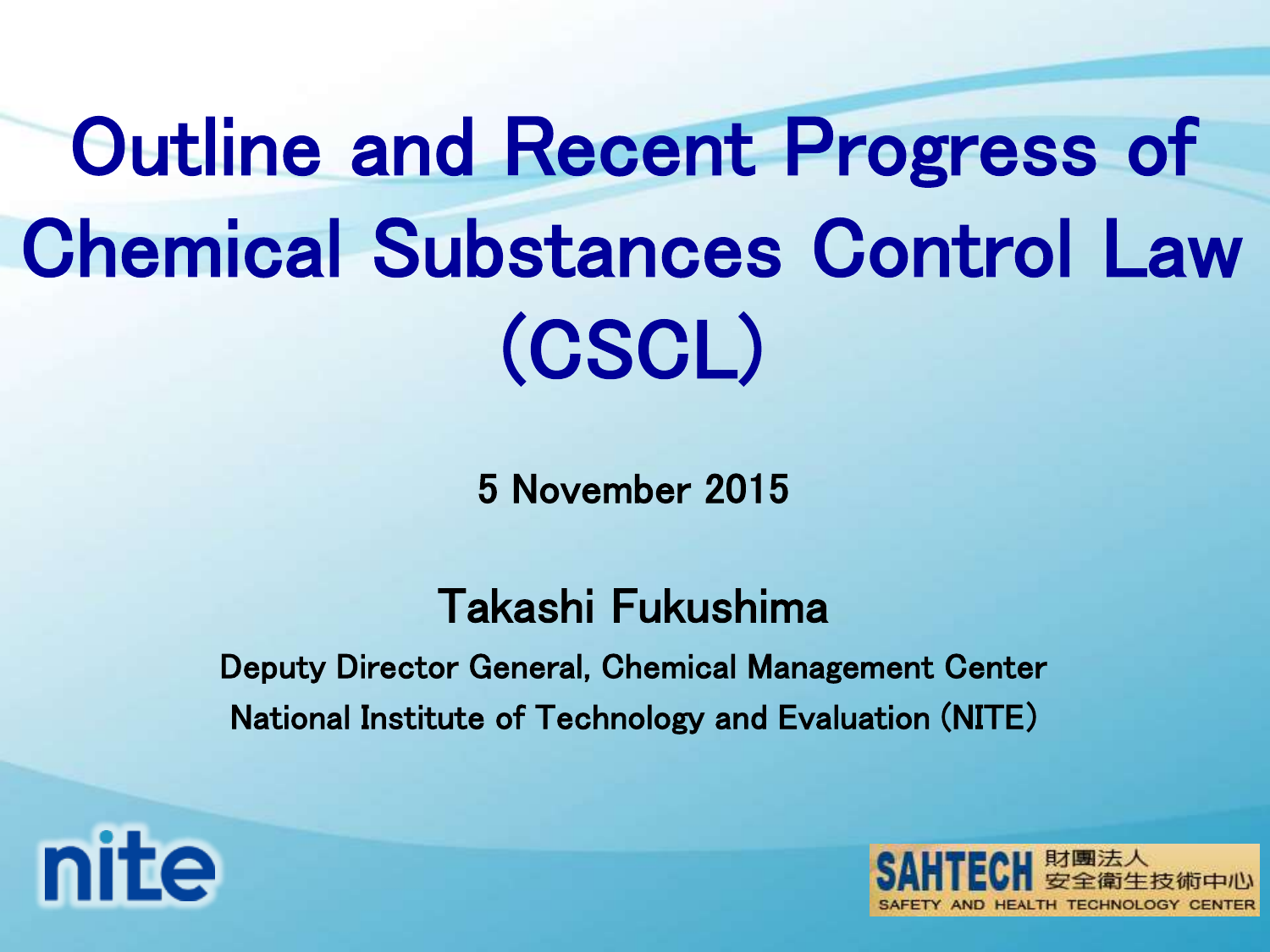### **Contents**

### 1. Outline of CSCL

### 2. New Chemical Notification

- $\triangleright$  Scope of New Chemical Notification
- $\triangleright$  Pre-marketing Notification vs. Confirmations
- $\triangleright$  New approaches to bioaccumulation assessment
- $\triangleright$  A New Rule for Small Volume Intermediate/Export only
- $\triangleright$  Trend of Evaluation of New Chemicals
- $\triangleright$  Uses of New chemicals (notified in 2014)

### 3. Existing Chemical Assessment

- $\triangleright$  Flow of Risk Assessment of Existing Chemicals
- $\triangleright$  The Result of Annual Volume Reporting in 2013
- $\triangleright$  Current Situation of Screening Assessment
- Current Status of Risk Assessment of PACs

### 4. Other Topics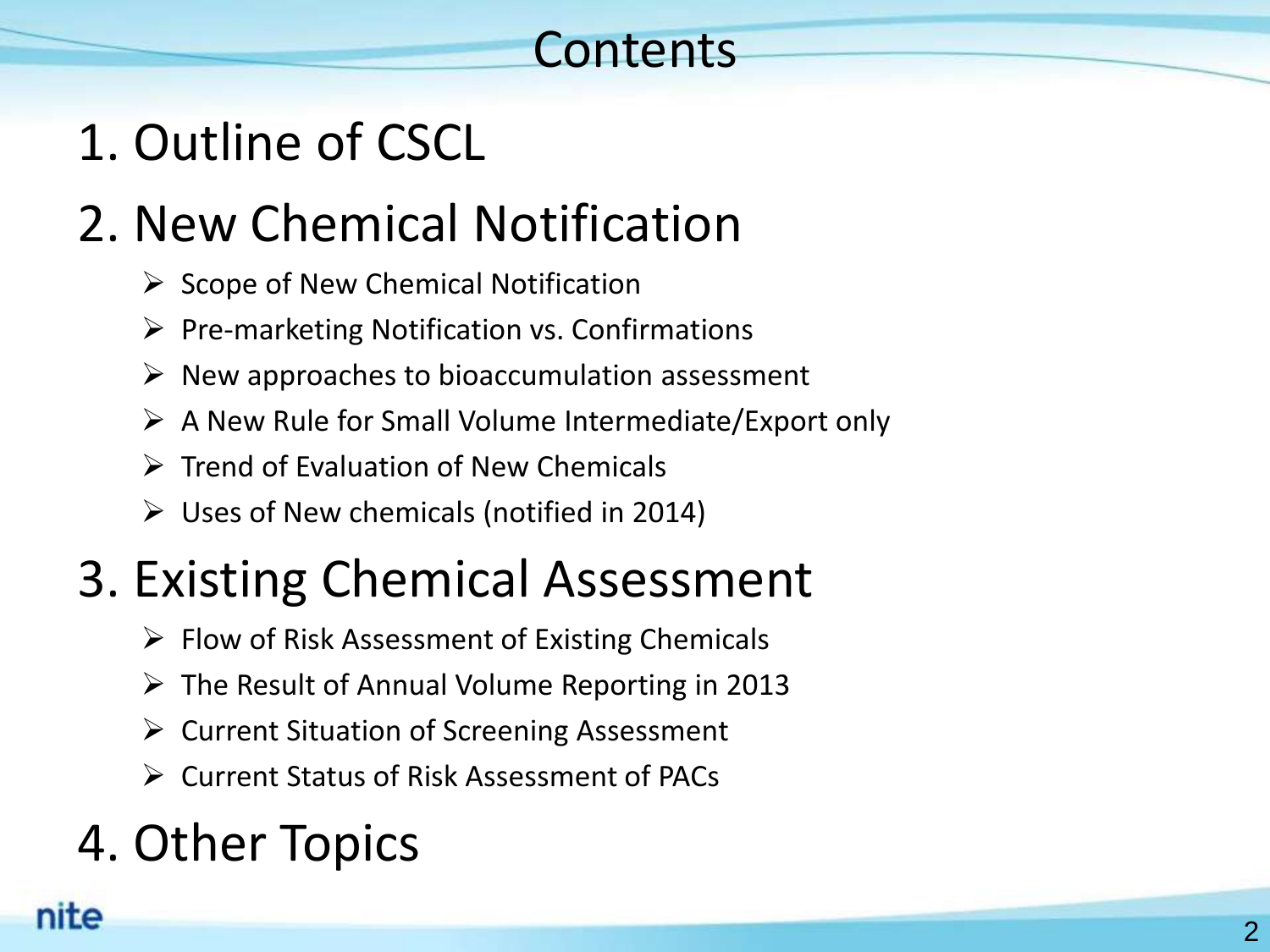# 1. Outline of CSCL

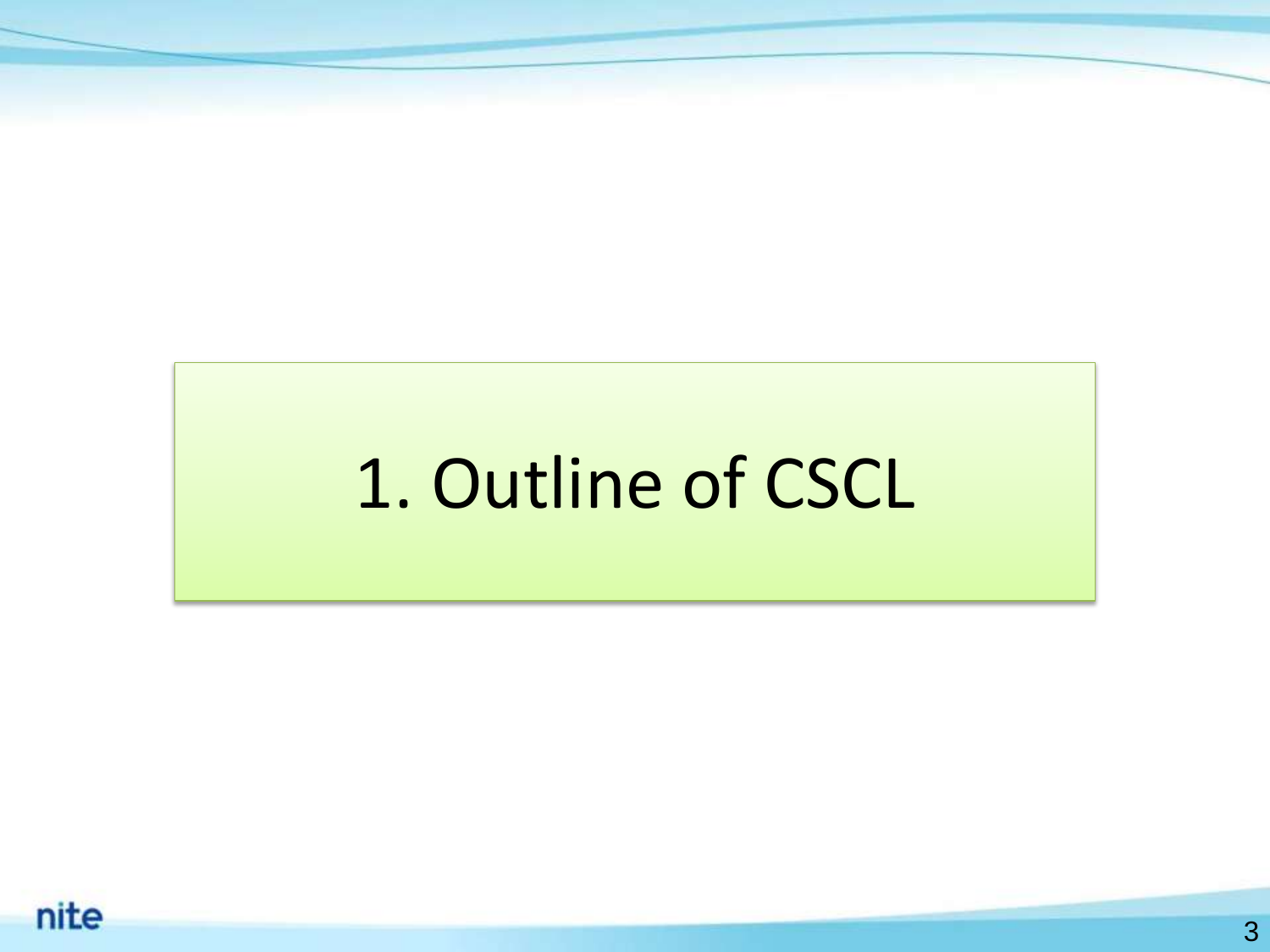### Outline of Chemical Regulation in Japan

|                    |                                     | <b>Physical Hazard</b>                 |                                    | <b>Health Hazard</b>                                                                                        |  | Via Env. l                                          | Environmental                           |  |  |  |  |  |  |  |  |  |                                                                           |  |
|--------------------|-------------------------------------|----------------------------------------|------------------------------------|-------------------------------------------------------------------------------------------------------------|--|-----------------------------------------------------|-----------------------------------------|--|--|--|--|--|--|--|--|--|---------------------------------------------------------------------------|--|
|                    |                                     | Flammable Explosive                    |                                    | Acute                                                                                                       |  | Chronic                                             | Hazard                                  |  |  |  |  |  |  |  |  |  |                                                                           |  |
|                    | <b>Work Place</b>                   |                                        |                                    | Industrial Safety and Hygiene Law                                                                           |  |                                                     |                                         |  |  |  |  |  |  |  |  |  |                                                                           |  |
| Human              | Neighbor/<br>Consumer               |                                        |                                    | <b>Food Sanitation Law</b><br><b>Household Products</b><br><b>Contained Substance</b><br><b>Control Law</b> |  | <b>Chemical Substance</b><br><b>Control Law</b>     |                                         |  |  |  |  |  |  |  |  |  |                                                                           |  |
|                    | etc.                                | <b>Fire</b>                            | <b>Explosive</b><br>Control<br>Law | <b>Poisonous</b><br>Substance<br><b>Control Law</b>                                                         |  | <b>Chemicals Management</b><br><b>Promotion Law</b> |                                         |  |  |  |  |  |  |  |  |  |                                                                           |  |
|                    | Local/<br>Production<br><b>Site</b> | Prevention<br>Law                      |                                    |                                                                                                             |  |                                                     |                                         |  |  |  |  |  |  |  |  |  | <b>Agricultural Chemicals Regulation Law</b><br><b>Waste Disposal Law</b> |  |
| <b>The</b><br>Env. |                                     |                                        |                                    |                                                                                                             |  | Law                                                 | <b>Air Pollution Control</b>            |  |  |  |  |  |  |  |  |  |                                                                           |  |
|                    |                                     | <b>High Pressure Gas</b><br>Safety Law |                                    |                                                                                                             |  | Law                                                 | <b>Water Pollution Control</b>          |  |  |  |  |  |  |  |  |  |                                                                           |  |
|                    | Global                              |                                        |                                    |                                                                                                             |  |                                                     | <b>Ozone Layer</b><br>Protection<br>Law |  |  |  |  |  |  |  |  |  |                                                                           |  |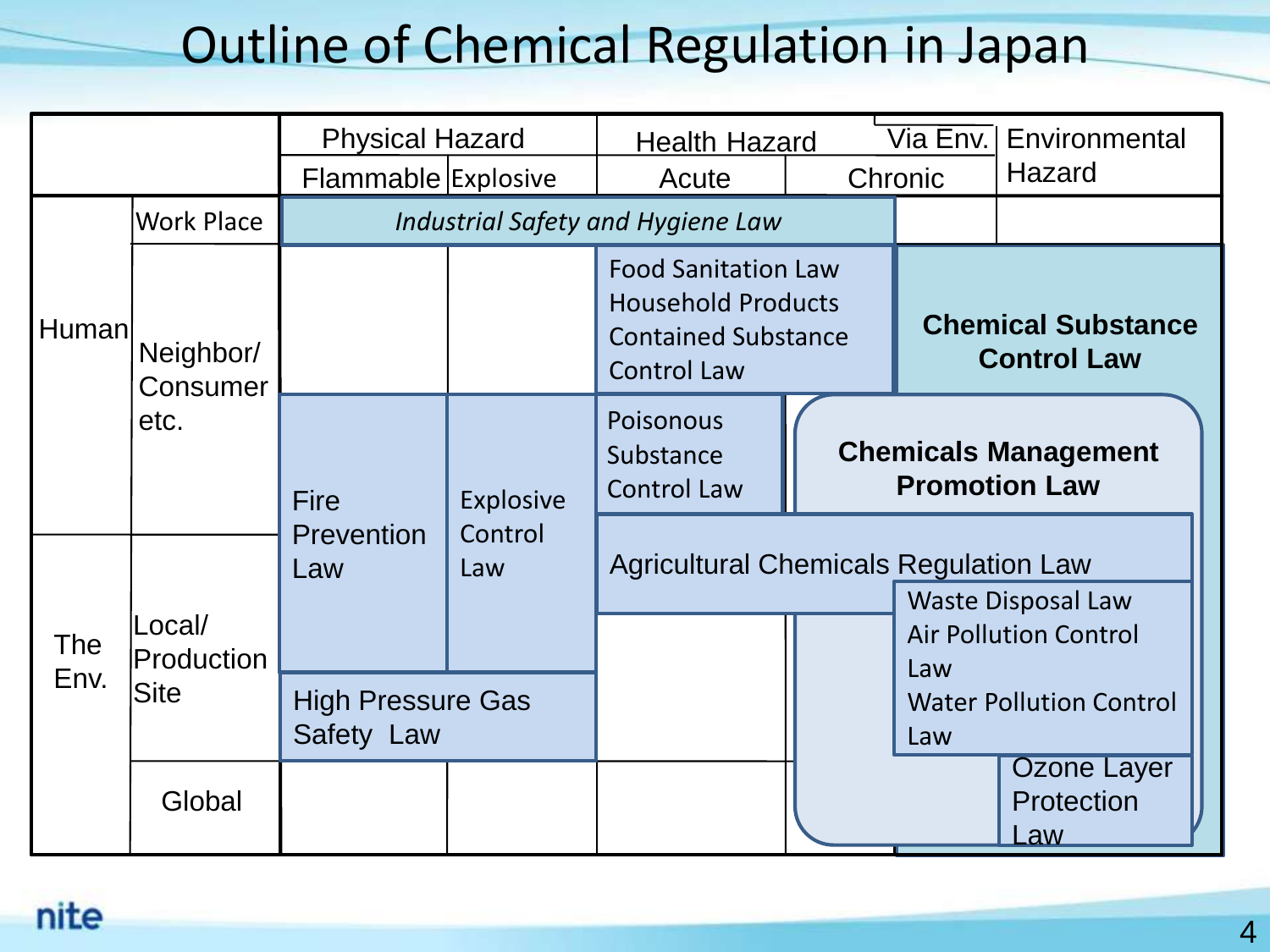### What is CSCL in brief

"Act on the Evaluation of Chemical Substances and Regulation of Their Manufacture, etc." is known as "Chemical Substances Control Law (CSCL)" ● Pollution control laws were developed in early 60's.

- PCB contamination case in 1968 triggered the discussion to manage industrial chemicals.
- Implemented in 1973 as a central law to manage industrial chemicals.
- Introduction of new chemical notification scheme and ban of PBT chemicals such as PCB
- ●Amendments 1986, 2003 and 2009

| Year | Main Points of amendment                                                                                        |
|------|-----------------------------------------------------------------------------------------------------------------|
| 1986 | Introduction of Class 2 specified chemicals<br>Expansion of dataset for new chemicals (human toxicity)          |
| 2003 | Expansion of objective of the law to protect ecosystem<br>Expansion of dataset for new chemicals (eco-toxicity) |
| 2009 | Introduction of comprehensive assessment of existing chemicals                                                  |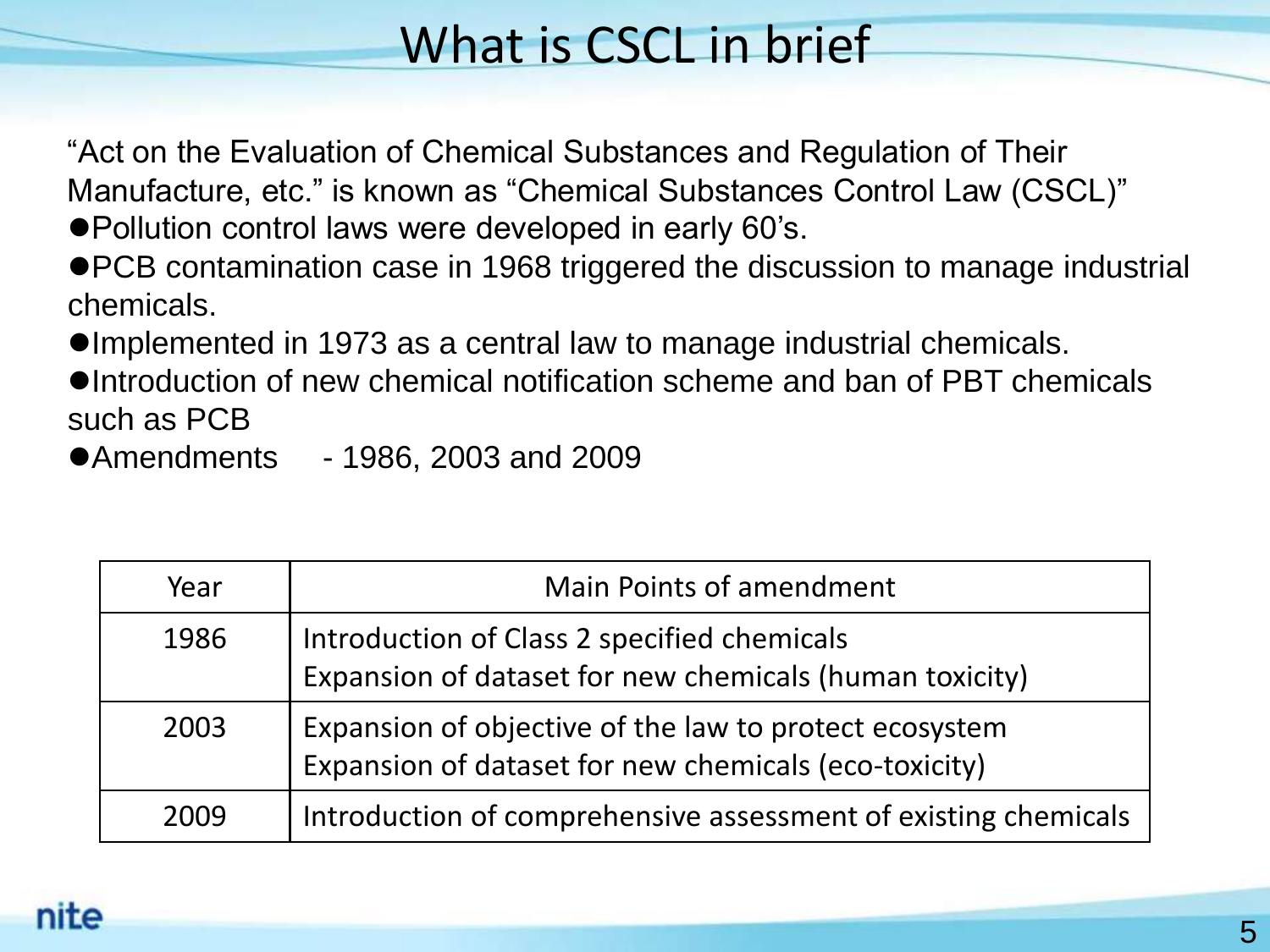### Purpose and Scope of CSCL

#### Purpose

• To prevent environmental pollution caused by chemical substances that pose a risk of impairing human health and interfere with the inhabitation and growth of flora and fauna.

#### Scope

#### • Chemical substances

Chemical compounds created by causing chemical reactions.

• Industrial chemicals

Chemicals that are subject to other laws such as medicine and pesticides are out of scope of CSCL

#### **Outline**

#### • New Chemicals

Notification and evaluation by the government are required before manufacture/import.

#### • Existing Chemicals

Annual report of manufacture/import volume and use is necessary. The government has been conducting risk assessment based on this annual report and can ask additional toxicity information to the industries if necessary.

• Management of certain chemicals Substantial ban of Class 1 specified chemicals (PBTs) etc.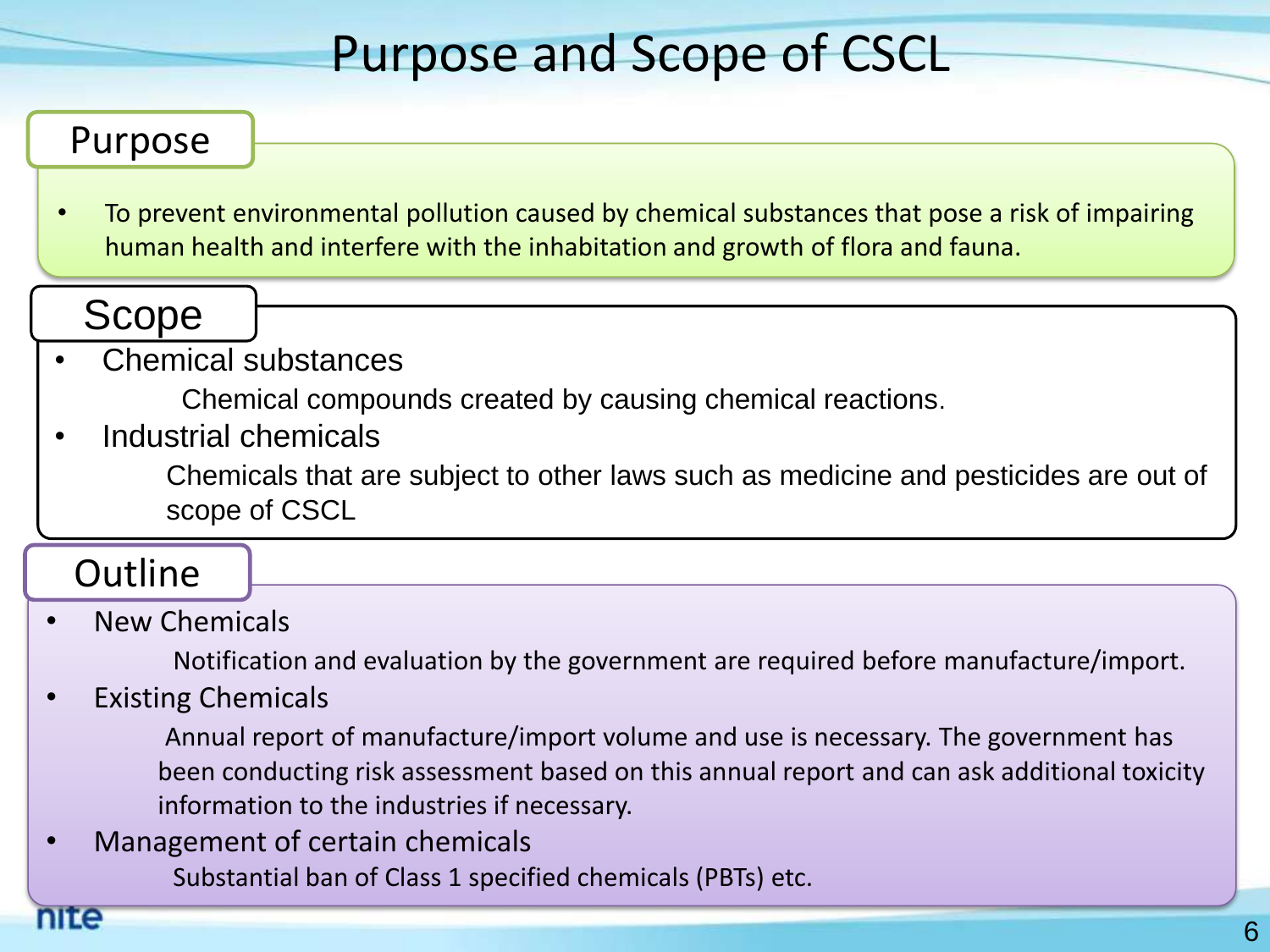### Overview of CSCL



NOTE: "General Chemicals"="Existing chemical" + "Published new chemicals" + "Former Type 2 & Type 3 monitoring" – "Class 1, Class2, monitoring & PACSs"

nite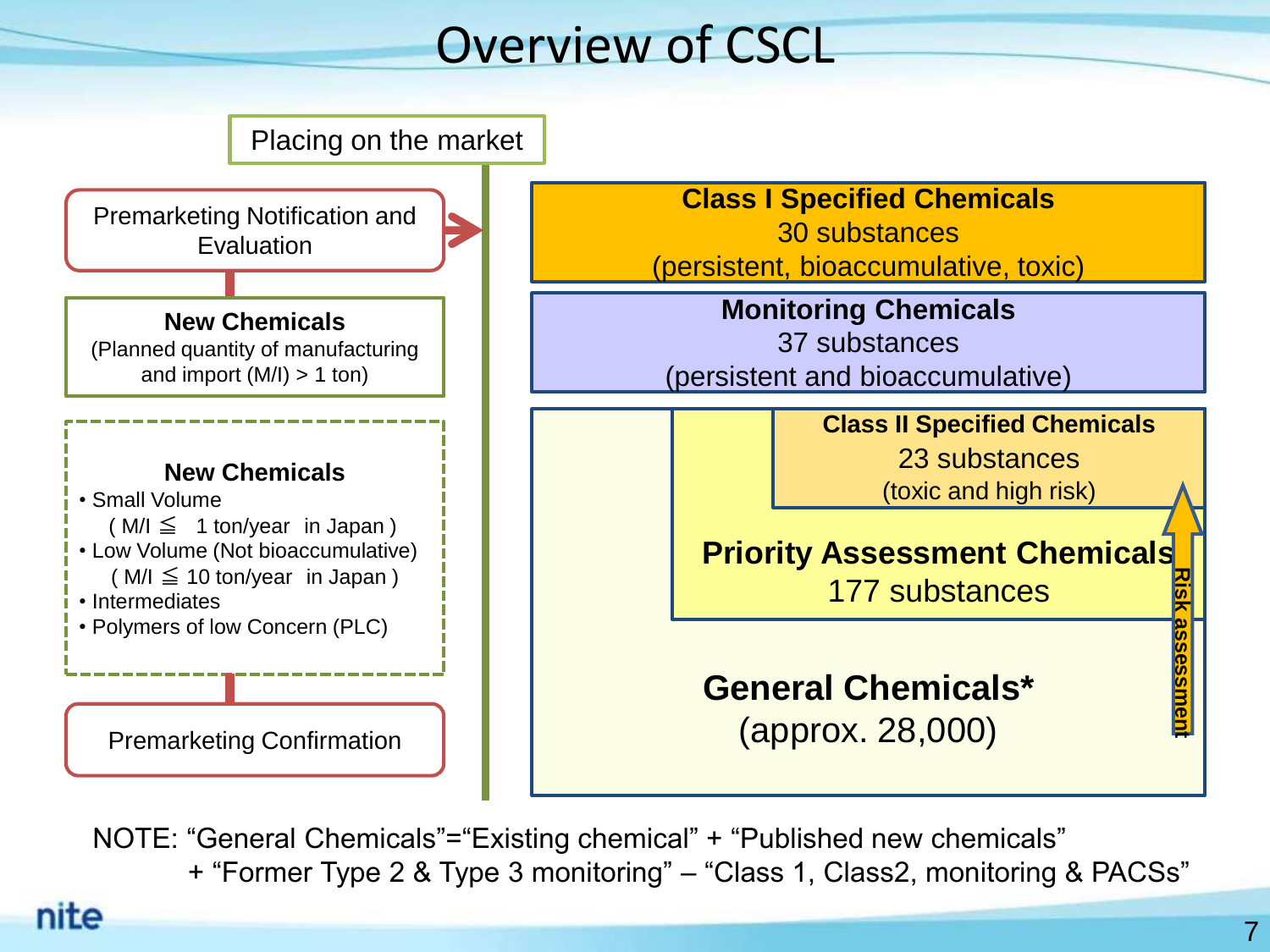# 2. New Chemical Notification

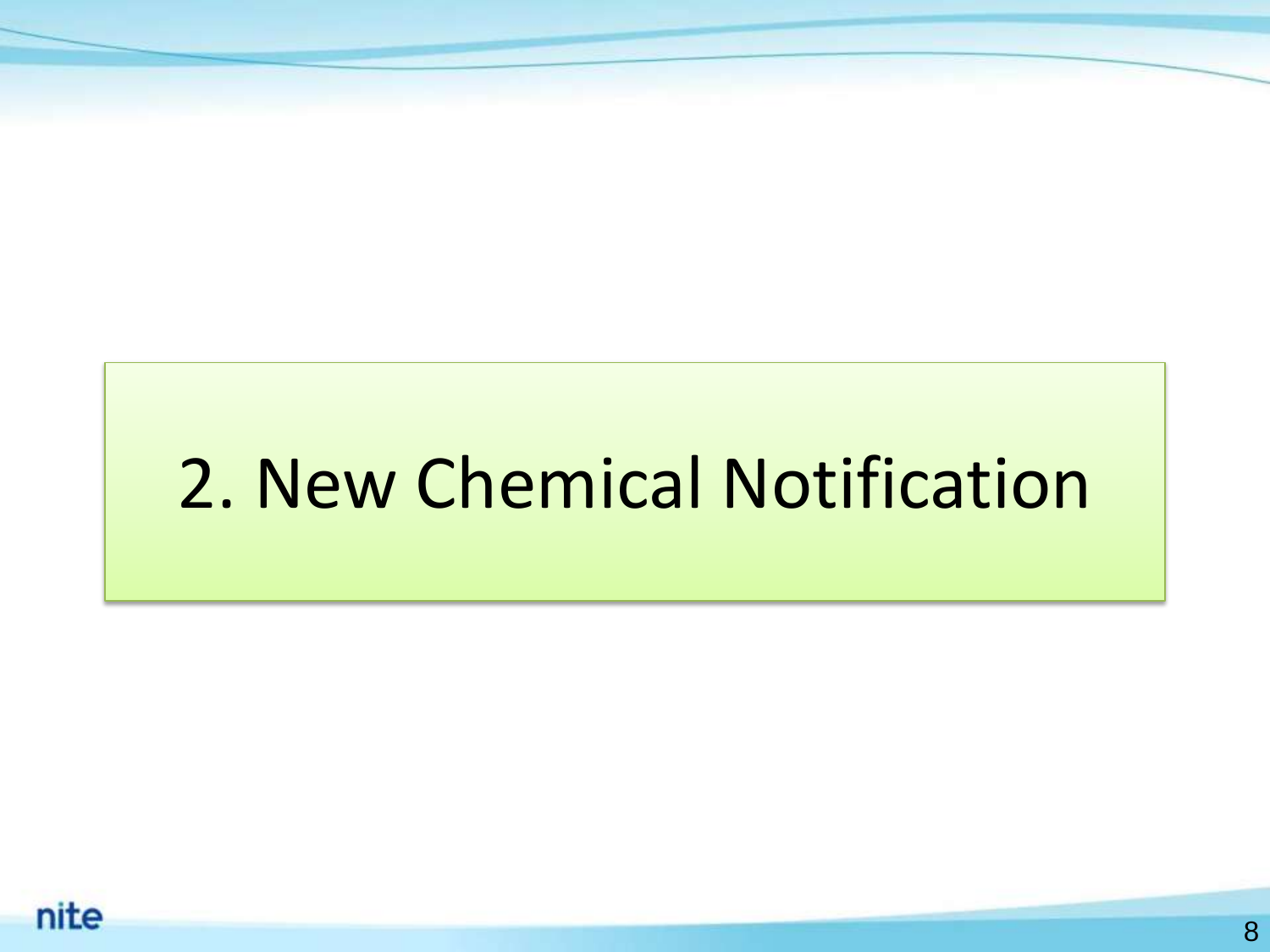### Scope of New Chemical Notification

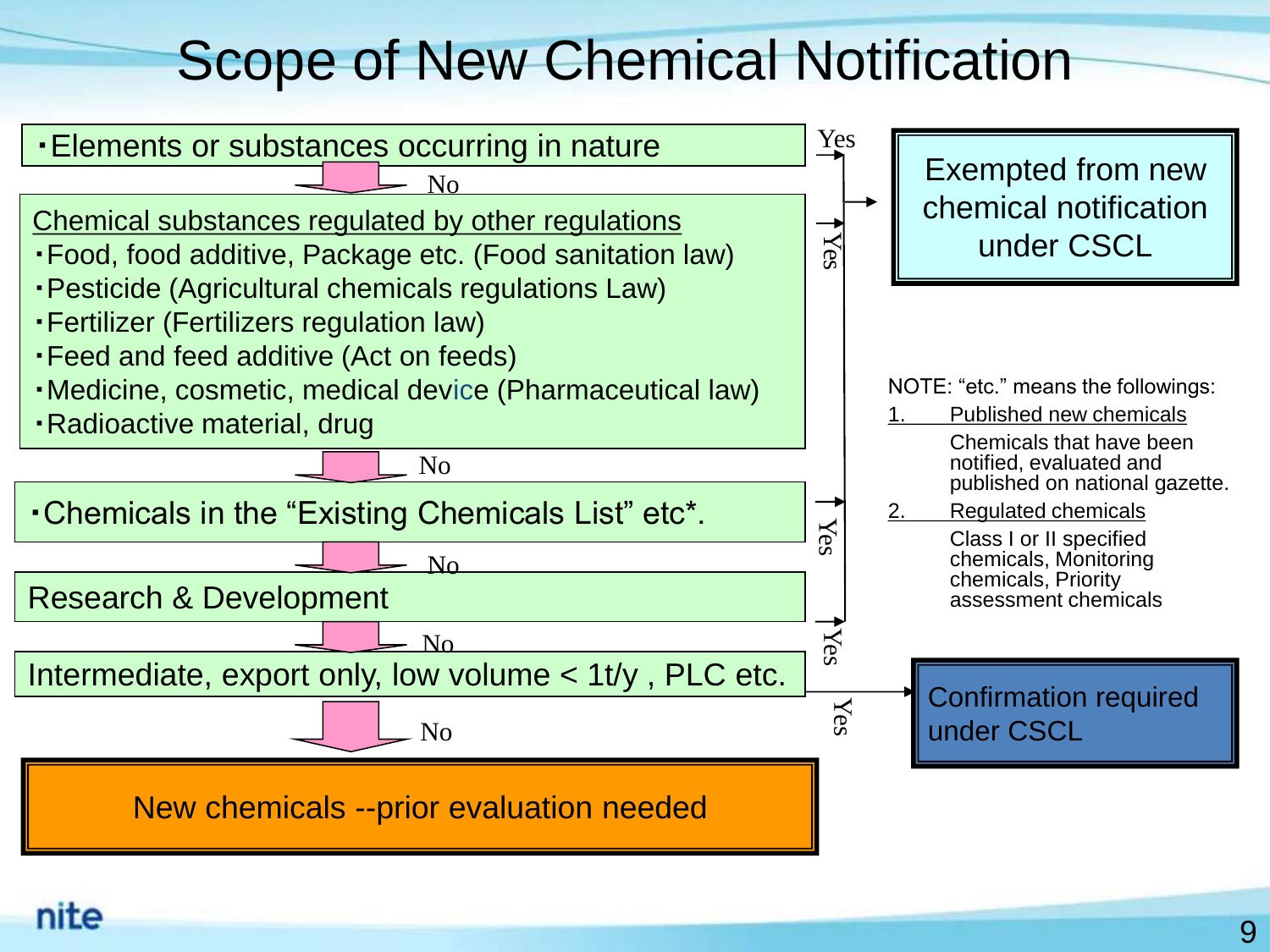### Pre-marketing Notification vs. Confirmations

| <b>Pre-marketing Notification</b>               |                                                                                                                                                                                                      |  |  |  |  |  |
|-------------------------------------------------|------------------------------------------------------------------------------------------------------------------------------------------------------------------------------------------------------|--|--|--|--|--|
| <b>Normal Notification</b>                      | Basic dataset required *(Biodegradation, Bioaccumulation, Toxicity, Eco-toxicity)<br>➤<br>No volume limit of manufacture/import<br>➤<br>Chemical name will be published in National Gazette<br>➤     |  |  |  |  |  |
| Law Volume Notification                         | Limited dataset (Biodegradation & Bioaccumulation)<br>➤<br>Volume limit (Up to 10 ton/year, all Japan)<br>➤<br><b>Confirmation required (Annual)</b><br>➤<br>No publication in National Gazette<br>➤ |  |  |  |  |  |
| Confirmations                                   |                                                                                                                                                                                                      |  |  |  |  |  |
| <b>Small Volume</b>                             | <b>Confirmation required (Annual)</b><br>➤                                                                                                                                                           |  |  |  |  |  |
| <b>PLC</b>                                      | PLC Confirmation required (Test result of "Polymer flow scheme" required)<br>➤<br>No publication in National Gazette<br>$\blacktriangleright$                                                        |  |  |  |  |  |
| Intermediate                                    | One time confirmation<br>➤<br>Applicable in the same company<br>Detail documentation required<br>➤                                                                                                   |  |  |  |  |  |
| <b>Closed System</b>                            | One time confirmation<br>$\blacktriangleright$<br>Detail documentation required<br>➤                                                                                                                 |  |  |  |  |  |
| <b>Export Only</b>                              | One time confirmation<br>$\blacktriangleright$<br>Limited export destinations<br>➤<br>Detail documentation required<br>$\blacktriangleright$                                                         |  |  |  |  |  |
| <b>Small Volume</b><br>Intermediate/Export only | One time confirmation<br>➤<br>Documentation requirement is reduced<br>➤                                                                                                                              |  |  |  |  |  |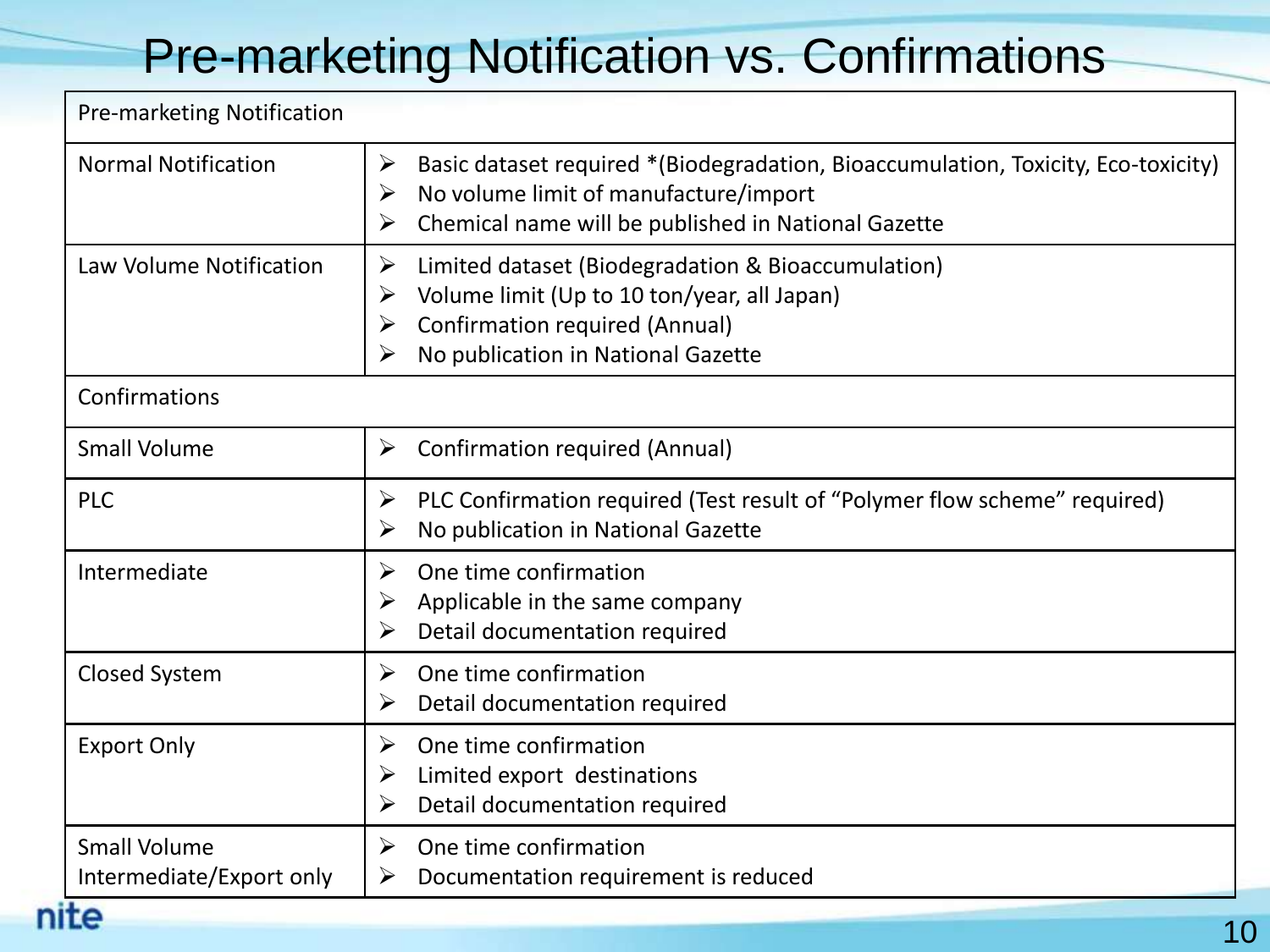### Required Tests for New Chemical Notification

| <b>Required test</b>                | <b>OECD TG</b>      | If biodegradable                                       |
|-------------------------------------|---------------------|--------------------------------------------------------|
| <b>Biodegradation test</b>          | <b>TG301C</b>       | and degradation products<br>are not identified.        |
| <b>Partition coefficient test</b>   | <b>TG107, TG117</b> | Less than 10 tons                                      |
| BCF test (if Log Pow>3.5)           | <b>TG305</b>        |                                                        |
| Ames test                           | <b>TG471</b>        |                                                        |
| Chromosomal aberration test         | <b>TG473</b>        | If degradation products                                |
| 28 days repeated dose toxicity test | <b>TG407</b>        | are identified, tests of the<br>products are required. |
| Acute fish toxicity test            | <b>TG203</b>        |                                                        |
| Acute daphnia immobilization test   | <b>TG202</b>        |                                                        |
| Algae growth inhibition test        | <b>TG201</b>        |                                                        |

NOTE: Certain flexibility may be applied.

Other methods for BCF assessment are applicable.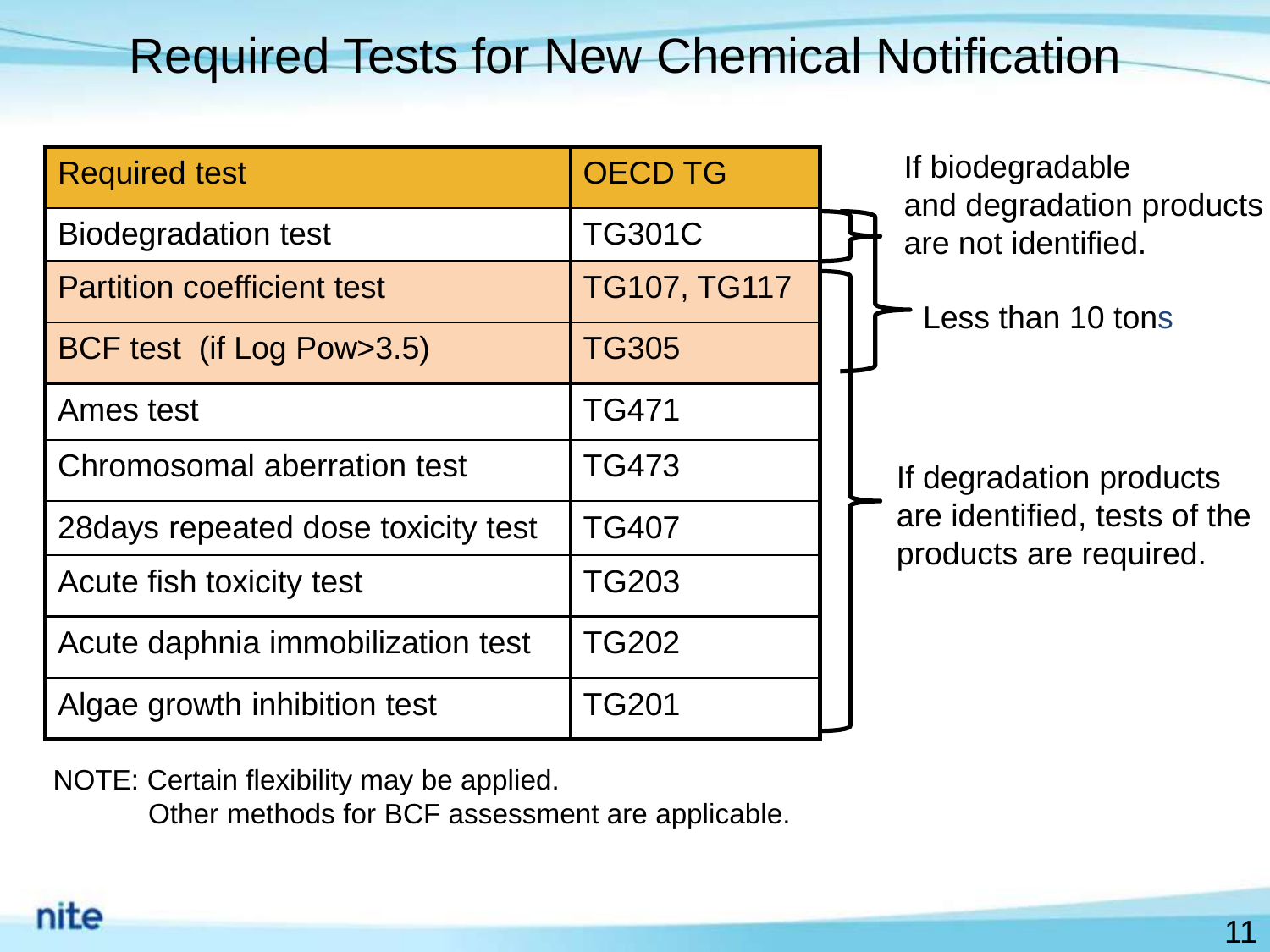### New approaches to bioaccumulation assessment

#### **1. Bioaccumulation Assessment by using QSAR and Read-across**

A chemical can be considered not highly bioaccumulative if the chemical fulfils the following conditions:

- (1) Chemical A is similar in structure to Chemical B (specifically as follows):
	- i) Chemical A has the same basic skeleton as Chemical B and chemical A's structure is partially changed from compound B, or
	- ii) Chemical A is an isomer of Chemical B.
- (2) Measured BCF (bio-concentration factor) of chemical B < 500.
- (3) Bioaccumulation of chemical A is estimated in a rational way to be almost the same as or lower than chemical B based on their chemical structure. (specifically as follows)
	- i) Calculated BCF by using QSAR of chemical A is almost the same as or lower than measured and calculated BCF of chemical B.
	- ii) Two or more similar chemical B have measured BCF <100.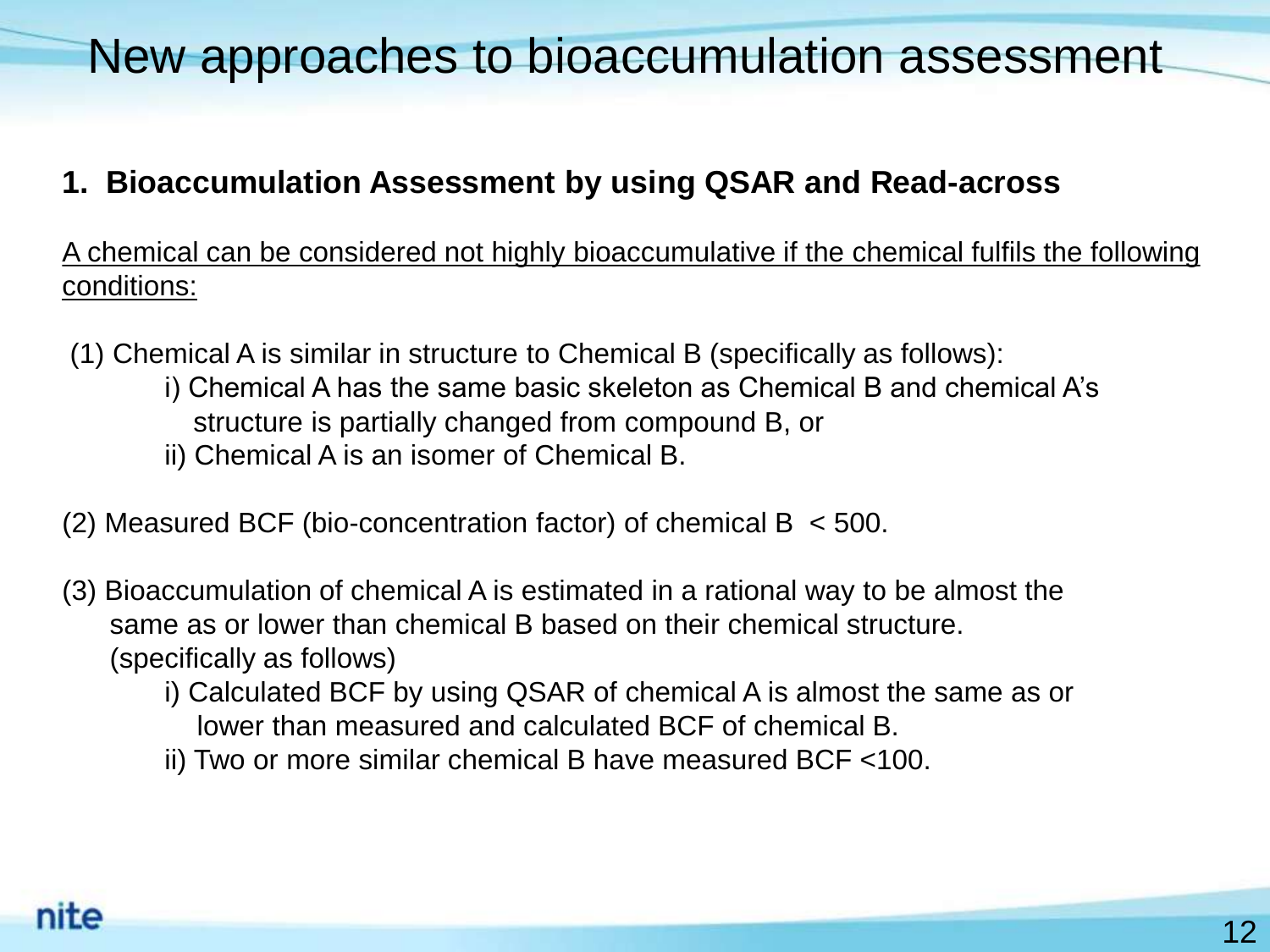#### **Case 1**



BCFBAF (EPI SUITE) or BCF base-line model (OASIS Catalogic).

#### **Case 2**



※ Measured BCF data of previously assessed new chemicals are available on NITE's website in September 2014 in order to facilitate the above approach.

#### nite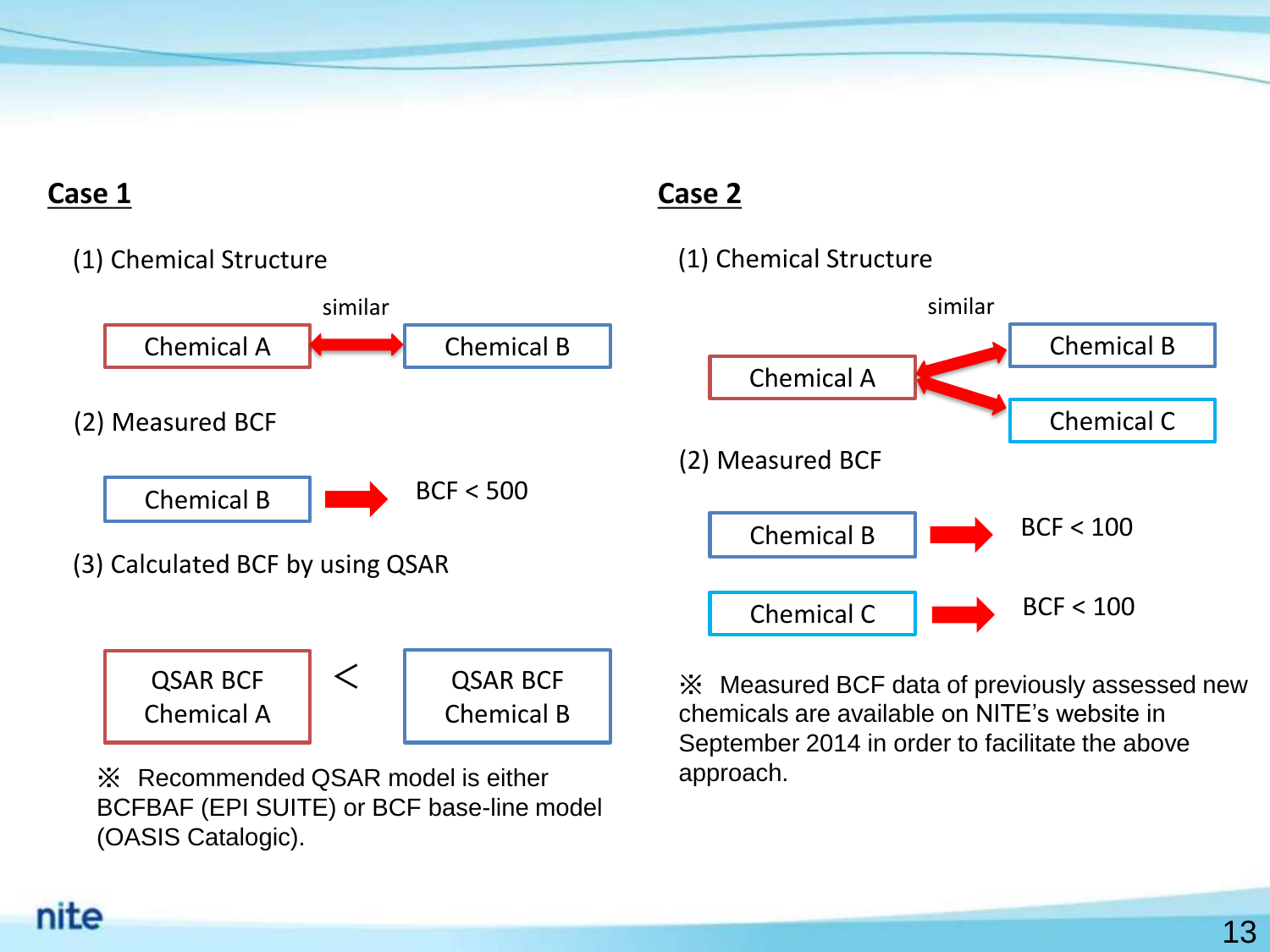#### **2. Bioaccumulation Assessment Based on the Comparison of Hydrophilicity (Polarity) by HPLC**

A chemical can be considered not highly bioaccumulative if the chemical fulfils the following conditions:

(1) Chemical A is similar in structure to chemical B. (specifically as follows):

i) Chemical A has the same basic skeleton as Chemical B and chemical A's structure is partially changed from compound B, or ii) Chemical A is an isomer of Chemical B.

(2) Measured BCF of chemical B is < 500.

(3) It is observed that chemical A is more hydrophilic (polar) than chemical B by reversedphase HPLC.

#### **Case 3**

nite



※ This approach is not applicable to surfactants, organic metallic compounds, low purity compound and inorganic compound.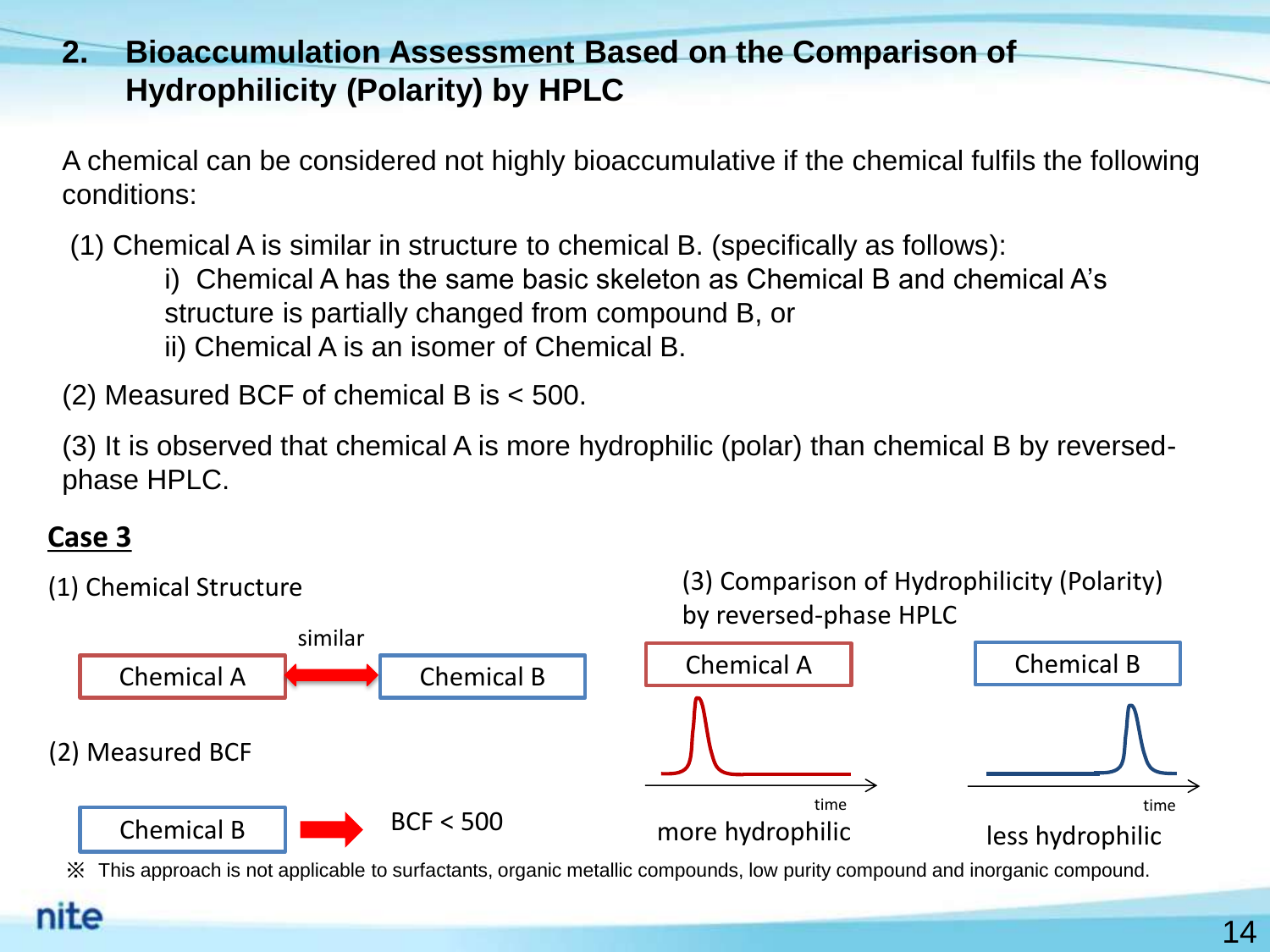#### **3. Bioaccummulation Assessment of Ionic substances using Log D**

<Background>

- If log Pow is <3.5, that substance is assessed to be not highly bioaccumlative.
- However, OECD TG107 (Shake-Flask method) and TG117 (HPLC method), log Pow should be measured in undissociated state.
- It means measuring log Pow of ionic substances in undissociated state is difficult although ionic substances are less bioaccumulative in general.
- In order to simplify bioaccumulation assessment of ionic substances, a new assessment guidance use log Dow (the partition coefficient determined around a pH of 7) was made available.

If log Dow of an ionic compound (e.g. sulfonic acids, carbonic acids, zwitterionic substances, quaternary amines, etc.) which is difficult to measure log Pow in undissociated state is < 2.5, that chemical substance can be assessed to be not highly bioaccumulative.

This method can not apply to any compounds which partially includes trifluoromethyl (CF3-) or tetrafluoroethylene (-CF2-CF2-) structure in their structure.

※Under this method, "an ionic compound which is difficult to measure log Pow in undissociated state" means, in principle, a compound whose pKa is less than 3 for acids and more than 11 for bases.

※This method does not apply to surfactants, mixture which has distribution of molecular weight, organic

metallic compound, low purity compound (except for HPLC method) and inorganic compound.

※Prier consultation with METI/NITE is highly recommended.

※Both Shake-Flask method and HPLC method are applicable to measure log Dow.

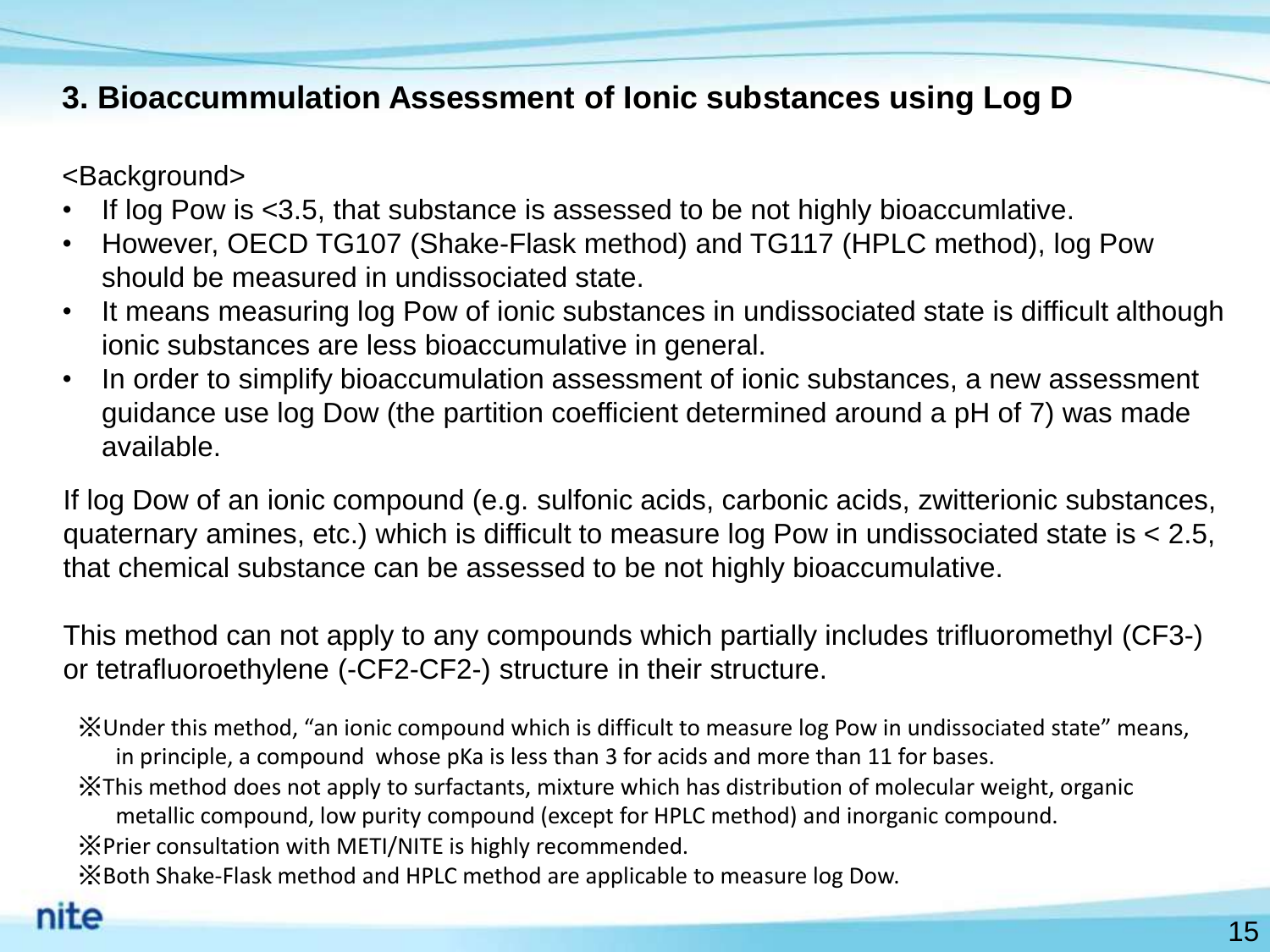### A New Rule for Small Volume Intermediate/Export only

- A new confirmation rule for new chemicals, "Small Volume Intermediates/Export Only" started in October 2014.
- This is the new rule for small volume and intermediate chemicals to be exempted from normal new chemical assessment procedure under CSCL.

#### Small Volume Intermediate/Export only

- A company that intends to manufacture/import a new chemical substance for intermediates, of less than or equal to 1 ton/year can get confirmation from the government.
- This company with this confirmation can manufacture/import this new chemical substance for intermediates, of less than or equal to 1 ton/year without normal assessment procedure by the government.

#### Characteristic:

- There is already "Intermediate" rule for exemption, but it needs time to get confirmation and many application documents are required.
- Getting confirmation of "Small Volume Intermediates" is much easier and faster than getting confirmation of "Intermediate."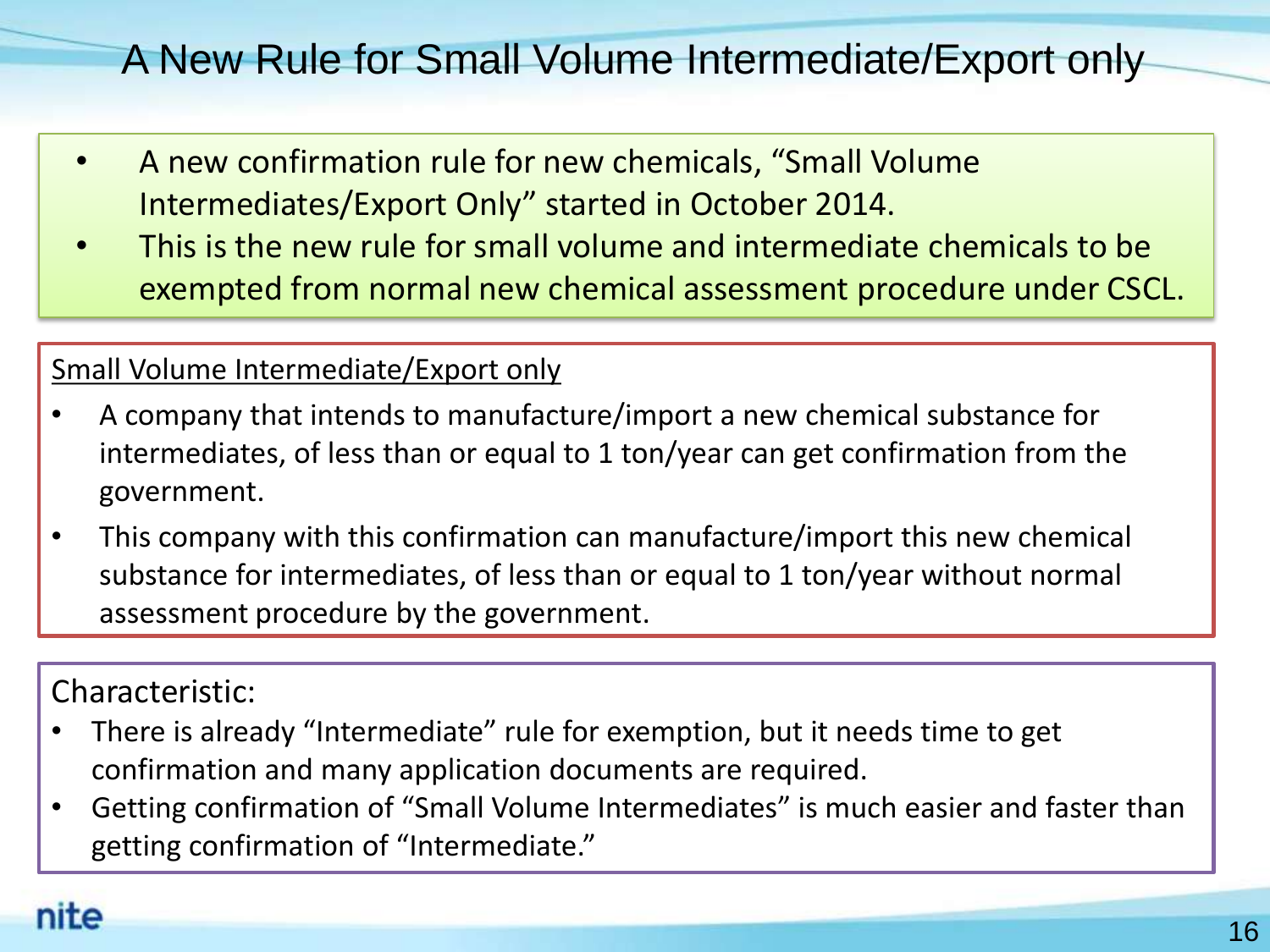### Trend of Evaluation of New Chemicals

- The number of evaluation of new chemicals has been around (届出件数) 600, and low volume accounts for about 40%.
- About 60% of normal evaluation chemicals is for polymers.



|                        | 1974 | 1975 | 1980 | 1985 | <b>1990</b> | <b>1995</b> | 2000 | 2005 | 2006 | 2007       | 2008 | 2009 | 2010 | 2011 | 2012 | 2013 | 2014 |
|------------------------|------|------|------|------|-------------|-------------|------|------|------|------------|------|------|------|------|------|------|------|
| Manufacture            | 114l | 45I  | 160  | 286  | 218         | 223         | 291  | 349  | 381  | 452        | 502  | 440  | 402l |      |      |      |      |
| Import                 | 96   | 37   | 93   | 90   | 54          | 73          | 82   | 94   | 101  | <b>151</b> | 164  | 182  | 151  |      |      |      |      |
| Manufacture/<br>Import |      |      |      |      |             |             |      |      |      |            |      |      | 27   | 684  | 702  | 552  | 624  |
| Total<br>. .           | 210  | 821  | 253  | 376  | 272         | <b>296</b>  | 373  | 443  | 482  | 603        | 666  | 622  | 580l | 684  | 702  | 552  | 624  |

nite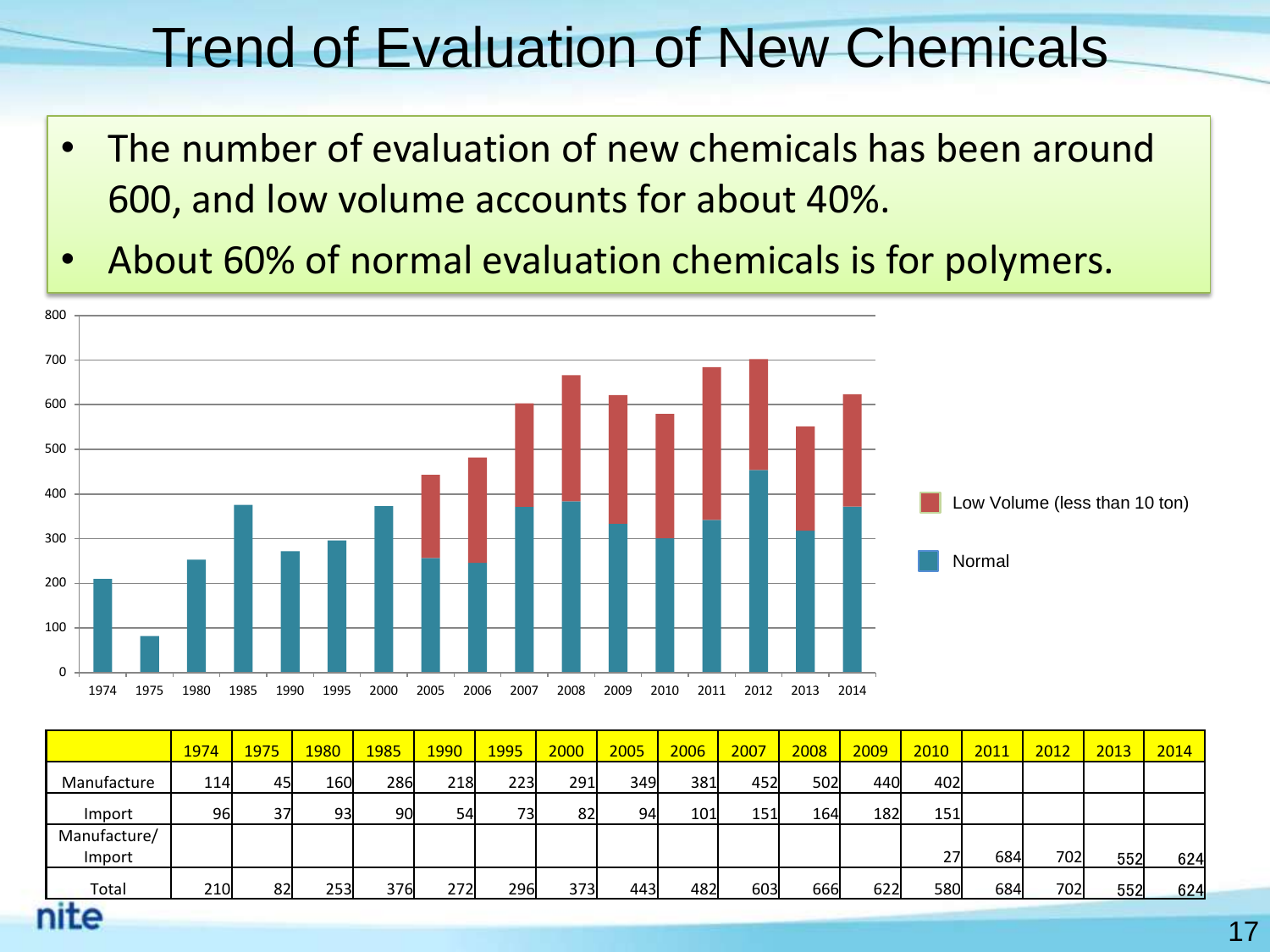### Uses of New chemicals (notified in 2014)



| <b>Use Category</b>                                                           | #   | $\frac{0}{0}$ |
|-------------------------------------------------------------------------------|-----|---------------|
| Paints and coatings                                                           | 132 | 21.2%         |
| Intermediates                                                                 | 108 | 17.3%         |
| Electrical and electronic products                                            | 88  | 14.1%         |
| Plastic products, plastic additives                                           | 47  | 7.5%          |
| Adhesives and sealants                                                        | 38  | 6.1%          |
| Printing ink and toners                                                       | 35  | 5.6%          |
| Photoresist materials, photographic<br>materials and printing plate materials | 35  | 5.6%          |
| Air fresheners, deodorizers                                                   | 34  | 5.4%          |
| Electrical battery materials                                                  | 14  | 2.2%          |
| Chemical process regulators                                                   | 12  | 1.9%          |
| Others                                                                        | 81  | 13.0%         |
| Total                                                                         | 624 |               |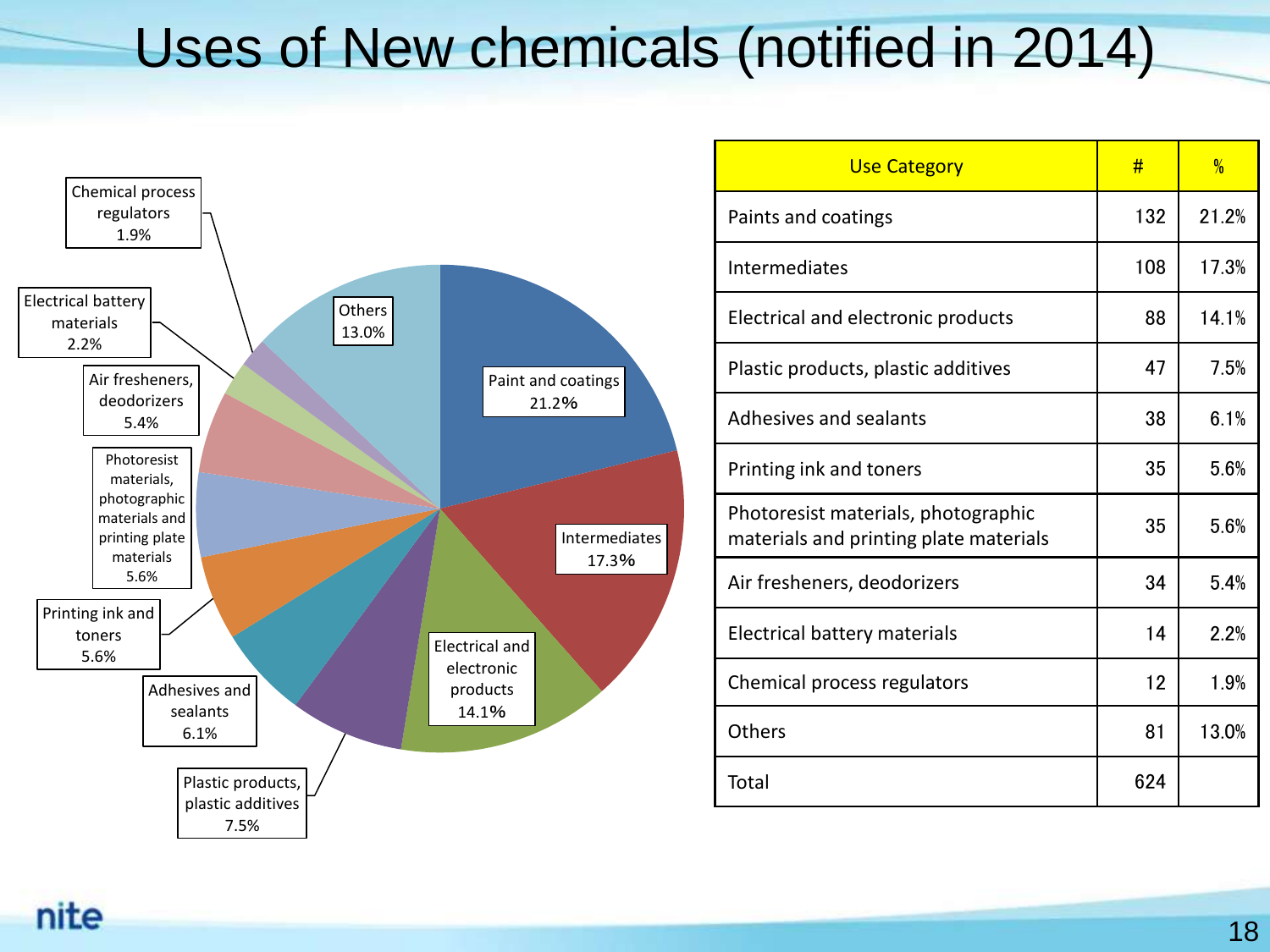# 3. Existing Chemical Assessment

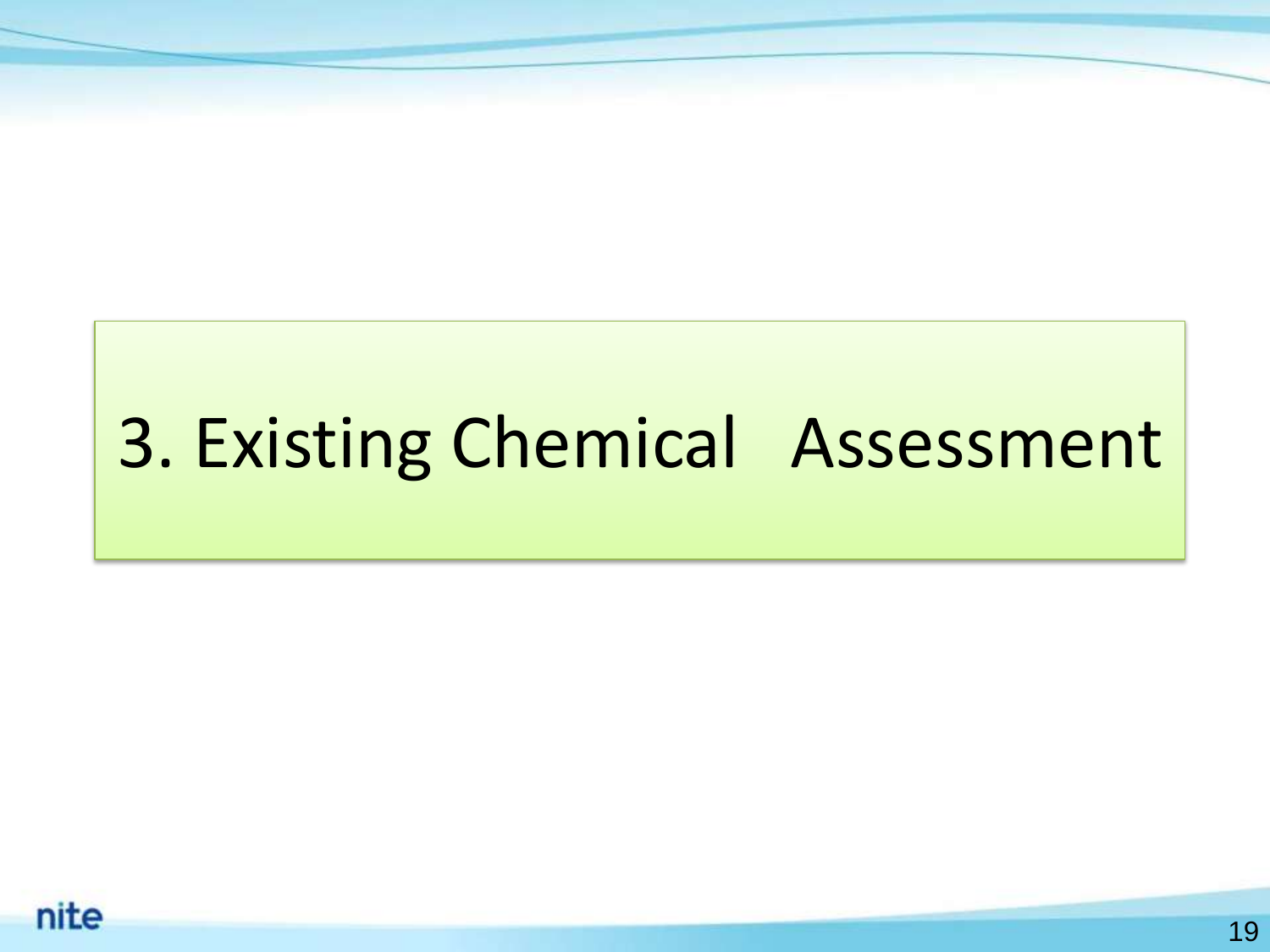### Flow of Risk Assessment of Existing Chemicals

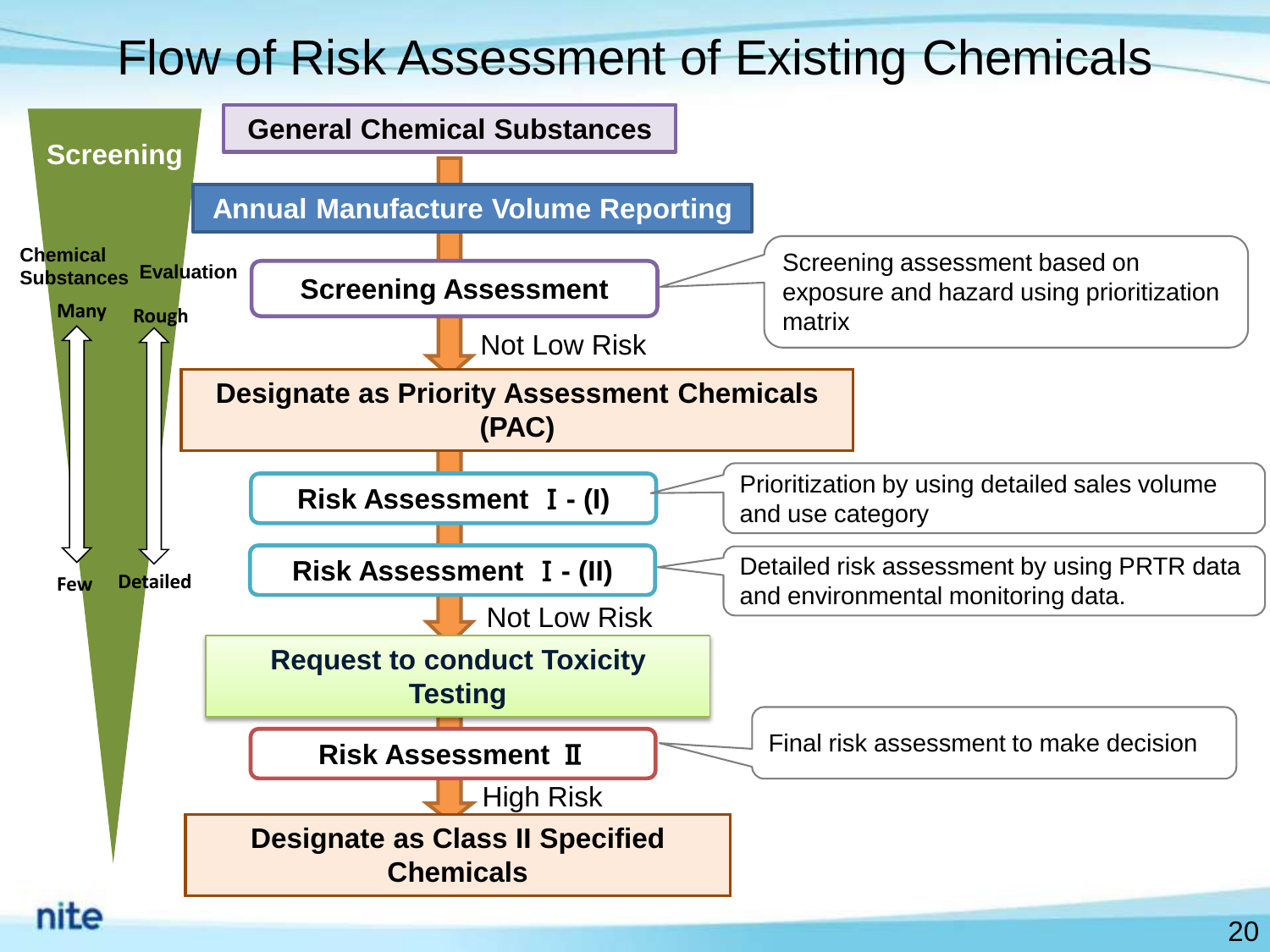### The Result of Annual Volume Reporting (in 2013)

- Annual Volume Reporting introduced in the latest revision of CSCL started in 2011.
- The companies have to submit date such as manufactured volume and use to METI.
- Total number of annually reported chemicals has been around 7,000.
- Most of chemicals are manufactured less than 100 ton/year.

| Manufacture/<br><b>Import year</b> | # of<br><b>Companies</b> | # of<br><b>Chemicals</b> |
|------------------------------------|--------------------------|--------------------------|
| 2010                               | 1,422                    | 6,813                    |
| 2011                               | 1,406                    | 7,067                    |
| 2012                               | 1,361                    | 6,728                    |
| 2013                               | 1,348                    | 6,673                    |

- $\checkmark$  Volume in 2013 is reported in 2014.
- $\checkmark$  Since some companies manufacture the same chemical, the total reported number is about 30,000
- $\checkmark$  # of chemicals is "CSCL number" base.

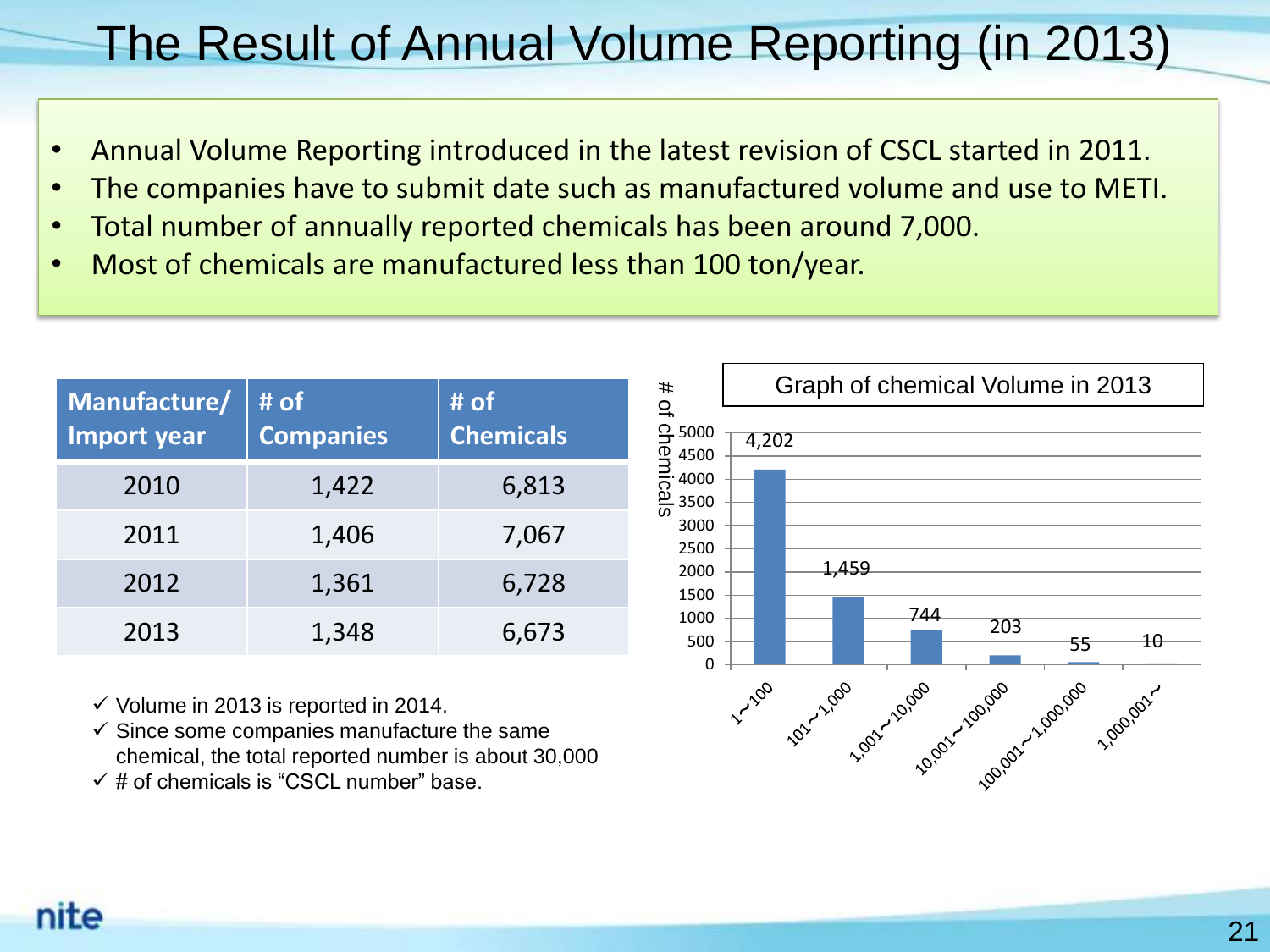### Current Situation of Screening Assessment



※ Most of assessment units are CAS.

|            | <b>Total</b> | (Human health) | (Ecotoxicity) |
|------------|--------------|----------------|---------------|
| Oct. 2013  | 140          | 111            | 45            |
| Oct. 2014  | 164          | 122            | -57           |
| April 2015 | 177          | 122            | 77            |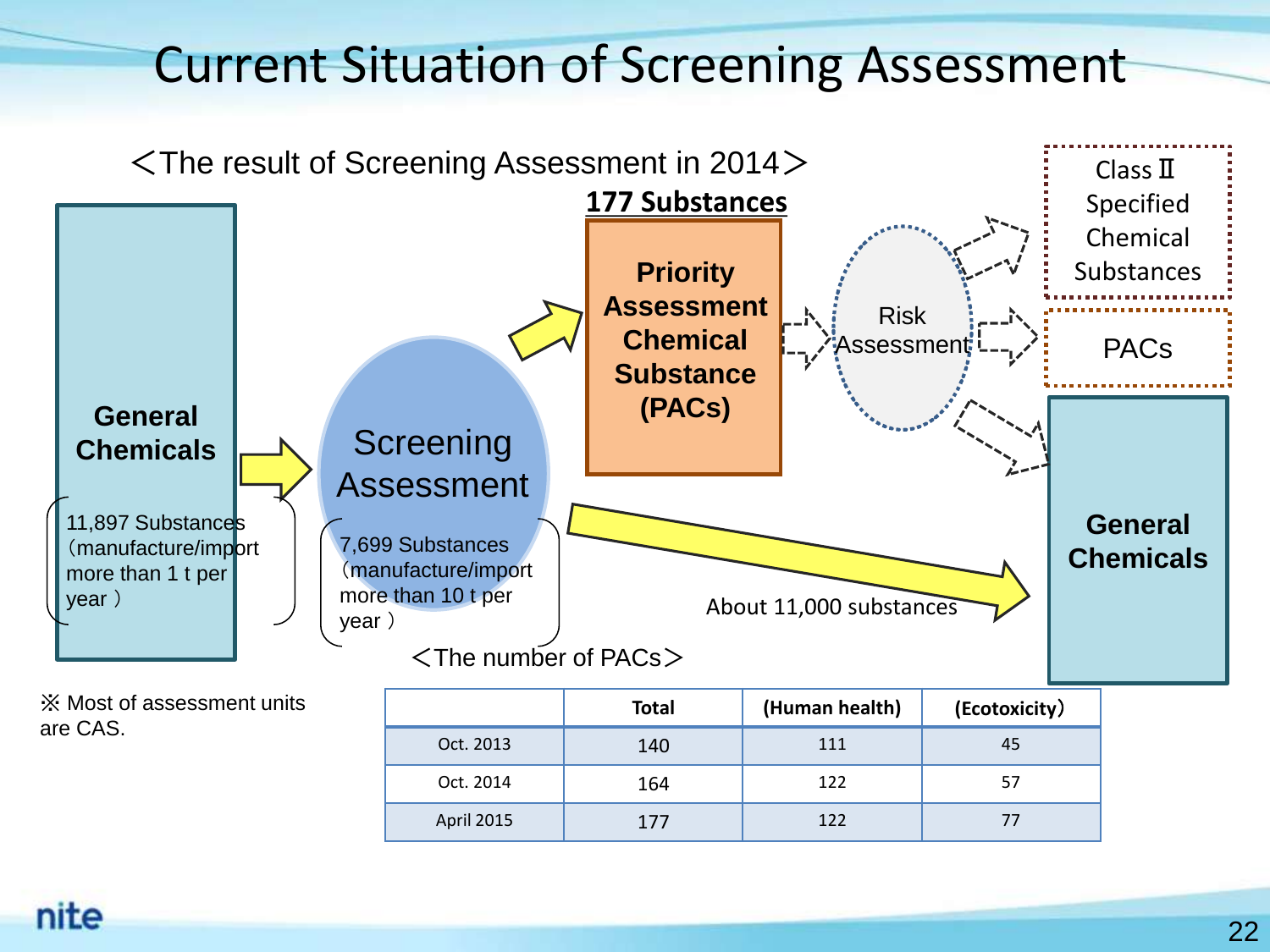### Current Status of Risk Assessment of PACs

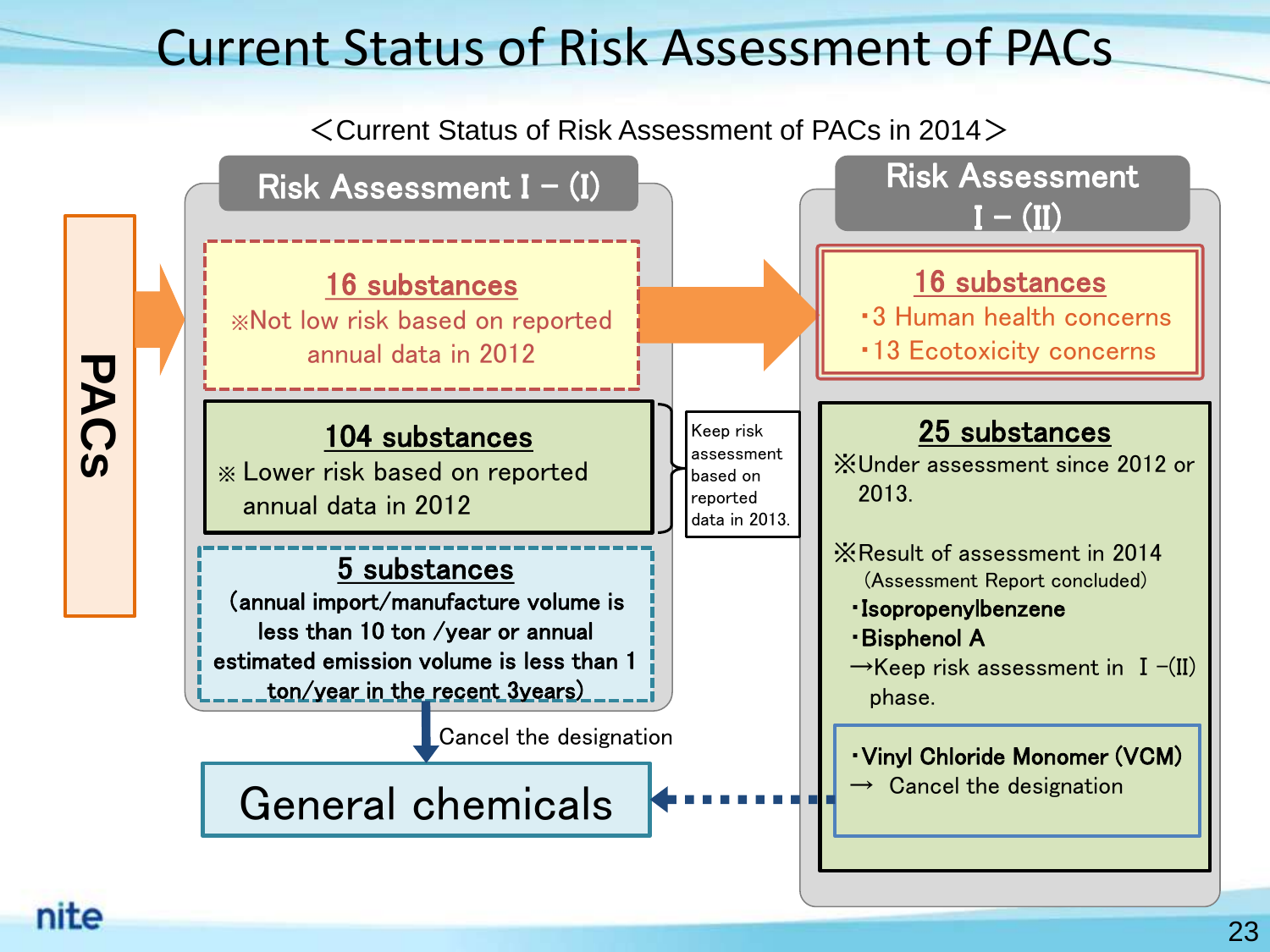#### PAC undertaken for the Screening Assessment I-(II) from FY2014

#### PAC undertaken for the Screening Assessment I-(II) from FY2014;

(3 Chemical substances from a perspective on the effects to human health/ 13 substances from a perspective on the effects to eco-system)

| Name of PACs                                                                                                        |              |  |  |  |  |
|---------------------------------------------------------------------------------------------------------------------|--------------|--|--|--|--|
| Carbon disulfide                                                                                                    | Human health |  |  |  |  |
| Tetraethylthiuram disulfide<br>(Synonym; Disulfiram)                                                                | Eco-system   |  |  |  |  |
| N,N'-Ethylenebis(thiocarbamoylthiozinc) bis(N,N-dimethyldithiocarbamate)<br>(Synonym; polycarbamate)                | Eco-system   |  |  |  |  |
| Aniline                                                                                                             | Human health |  |  |  |  |
| 4,4'-Diamino-3,3'-dichlorodiphenylmethane (Synonym; 4,4'-Methylenebis(2-chloroaniline)                              | Human health |  |  |  |  |
| N, N-Dimethylpropane-1, 3-diyldiamine                                                                               | Eco-system   |  |  |  |  |
| ***<br>N, N-dimethyldodecylamine N-oxide                                                                            |              |  |  |  |  |
| ***<br>Dodecan-1-ol                                                                                                 |              |  |  |  |  |
| Trisodium 2,2',2"-nitrilotriacetate                                                                                 |              |  |  |  |  |
| ***<br>2-[3-(Dodecanoylamino)prop-1-yl(dimethyl)aminio]acetate                                                      |              |  |  |  |  |
| Xylene                                                                                                              | Eco-system   |  |  |  |  |
| Benzyl benzoate                                                                                                     | Eco-system   |  |  |  |  |
| (R)-4-Isopropenyl-1-methylcyclohex-1-ene<br>(Synonym; d-limonene)                                                   |              |  |  |  |  |
| 1,3,5-Trichloro-1,3,5-triazinane-2,4,6-trione                                                                       |              |  |  |  |  |
| (T-4)-Bis[2-(thioxo-kappaS)-pyridin-1(2H)-olato-kappaO]zinc(II)                                                     |              |  |  |  |  |
| Sodium alkylbenzenesulfonate(The alkyl is limited to the substituent groups derived from linear alkane of C=10-14.) | Eco-system   |  |  |  |  |

\*\*\* a withdrawal of PAC because of its inclusion in other PACs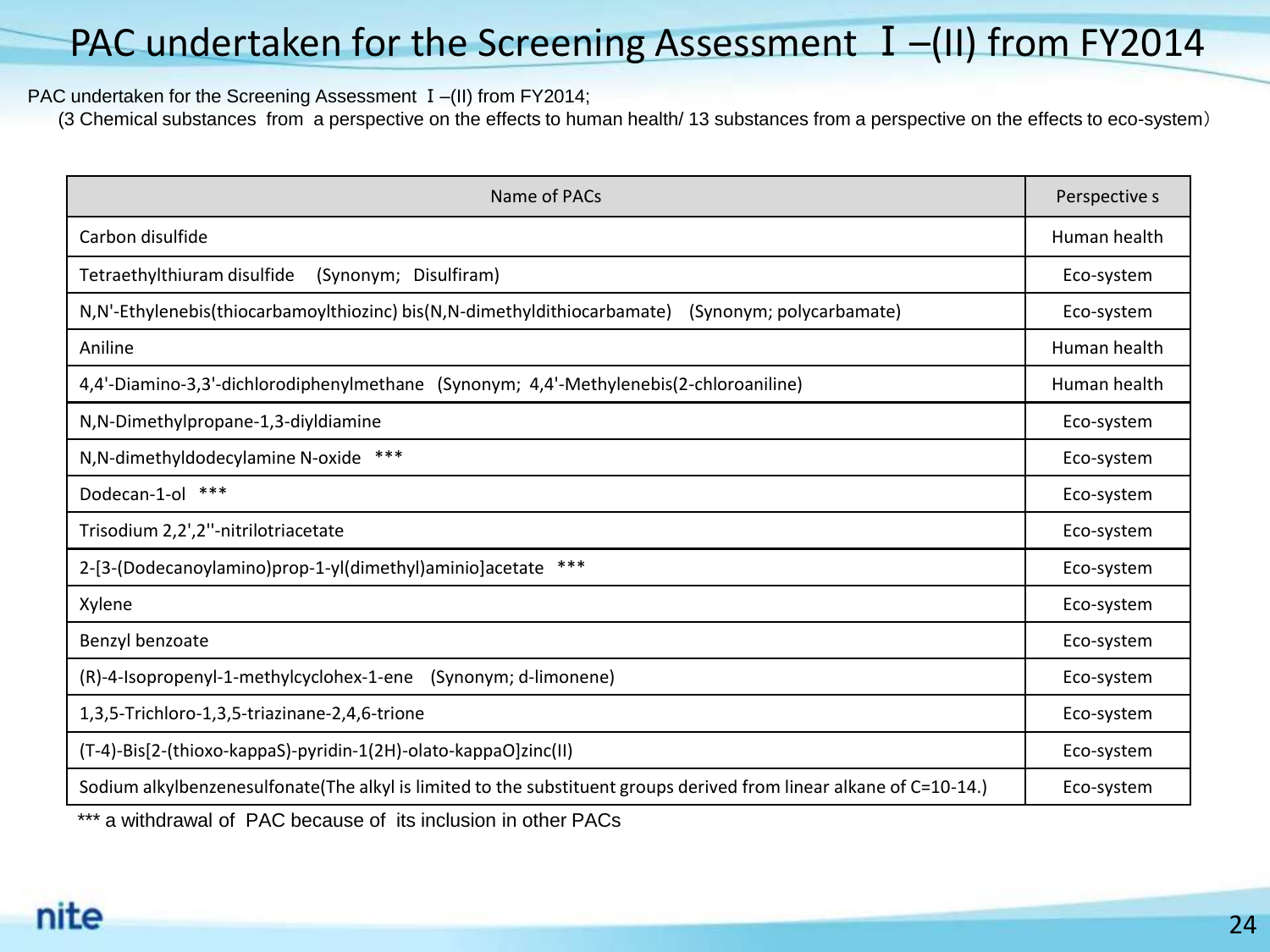### Future schedule on Risk Assessment  $I - (II) \odot$

#### 【PAC to be discussed in the Council in FY2015: 7 substances】

| Name of PACs                                                  | Perspective s |
|---------------------------------------------------------------|---------------|
| 1,3-Butadiene                                                 | Human health  |
| (Synonum ; propylene oxide)<br>1,2-Epoxypropane               | Human health  |
| n-Butyl acrylate                                              | Eco-system    |
| Acrylonitrile                                                 | Human health  |
| 1,2,4-Trimethylbenzene<br>(Discussed on July 24, 2015)        | Eco-system    |
| p-Dichlorobenzene                                             | Eco-system    |
| 2,6-Di-tert-butyl-4-methylphenol (Discussed on July 24, 2015) | Eco-system    |

#### 【 PACs to be discussed in the Council in FY2016: 15 substances】

| Hydrazine                                                                                                           | Human health, Eco-system |
|---------------------------------------------------------------------------------------------------------------------|--------------------------|
| (Synonym ; Methylene chloride)<br>Dichloromethane                                                                   | Human health             |
| Bromomethane<br>(Synonym; Methyl bromide)                                                                           | Eco-system               |
| 1,2-Dichloropropane                                                                                                 | Human health             |
| (Synonym; D-D)<br>1,3-Dichloropropene                                                                               | Eco-system               |
| Ethylene oxide                                                                                                      | Human health             |
| Formaldehyde                                                                                                        | Human health             |
| Benzene                                                                                                             | Human health             |
| Naphthalene                                                                                                         | Eco-system               |
| Hydrogen peroxide                                                                                                   | Eco-system               |
| Benzyl benzoate                                                                                                     | Eco-system               |
| (R)-4-Isopropenyl-1-methylcyclohex-1-ene (Synonym; d-limonene)                                                      | Eco-system               |
| 1,3,5-Trichloro-1,3,5-triazinane-2,4,6-trione                                                                       | Eco-system               |
| (T-4)-Bis[2-(thioxo-kappaS)-pyridin-1(2H)-olato-kappaO]zinc(II)                                                     | Eco-system               |
| Sodium alkylbenzenesulfonate(The alkyl is limited to the substituent groups derived from linear alkane of C=10-14.) | Eco-system               |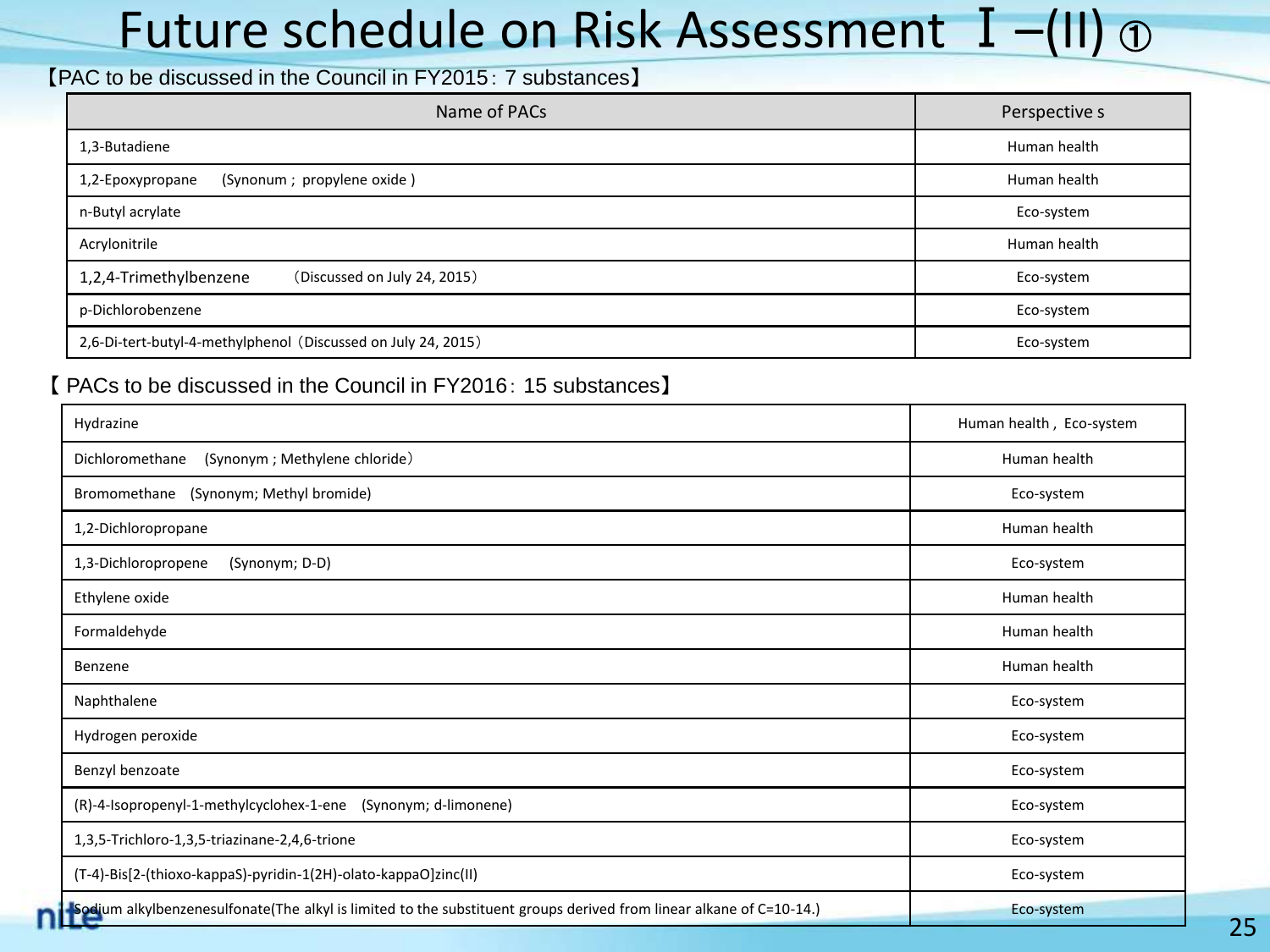### Future schedule on Risk Assessment I-(II) 2

#### 【 PACs to be discussed in the Council in FY2017: 16 substances】

| Name of PACs                                                                                                                                                              | Perspective s of the assessment |  |
|---------------------------------------------------------------------------------------------------------------------------------------------------------------------------|---------------------------------|--|
| Carbon disulfide                                                                                                                                                          | Human health                    |  |
| N,N-Dimethylformamide                                                                                                                                                     | Human health                    |  |
| Tetraethylthiuram disulfide<br>(Synonym; disulfiram)                                                                                                                      | Eco-system                      |  |
| N, N'-Ethylenebis(thiocarbamoylthiozinc) bis(N, N-dimethyldithiocarbamate)<br>(Synonym;<br>polycarbamate)                                                                 | Eco-system                      |  |
| Aniline                                                                                                                                                                   | Human health                    |  |
| o-Toluidine                                                                                                                                                               | Human health                    |  |
| [3-(2-Ethylhexyloxy)propylamine]triphenylboron                                                                                                                            | Eco-system                      |  |
| 4,4'-Diamino-3,3'-dichlorodiphenylmethane<br>(Synonym; 4,4'-Methylenebis(2-chloroaniline)                                                                                 | Human health                    |  |
| alpha-(Nonylphenyl)-omega-hydroxypoly(oxyethylene)<br>(Synonym; Polyoxyethylene nonylphenyl<br>ether)                                                                     | Eco-system                      |  |
| Acrylic acid                                                                                                                                                              | Eco-system                      |  |
| N,N-Dimethylpropane-1,3-diyldiamine                                                                                                                                       | Eco-system                      |  |
| Xylene                                                                                                                                                                    | Eco-system                      |  |
| Sodium salts of 2,2',2"-nitrilotriacetic acid                                                                                                                             | Eco-system                      |  |
| N,N-Dimethylalkan-1-amine oxide (C=10,12,14,16,18, normal chain), (Z)-N,N-dimethyloctadec-9-en-1-<br>amine oxide or (9Z,12Z)-N,N-dimethyloctadeca-9,12-dien-1-amine oxide | Eco-system                      |  |
| Alkanol( $C=10-16$ ) (only the substances that contain any of $C=11-14$ components)                                                                                       | Eco-system                      |  |
| [(3-Alkanamide(C=8,10,12,14,16,18, normal chain)propyl)(dimethyl)ammonio]acetate or (Z)-{[3-<br>(octadec-9-enamido)propyl](dimethyl)ammonio}acetate                       | Eco-system                      |  |

※The future schedule is subject to change due to the latest information available, etc.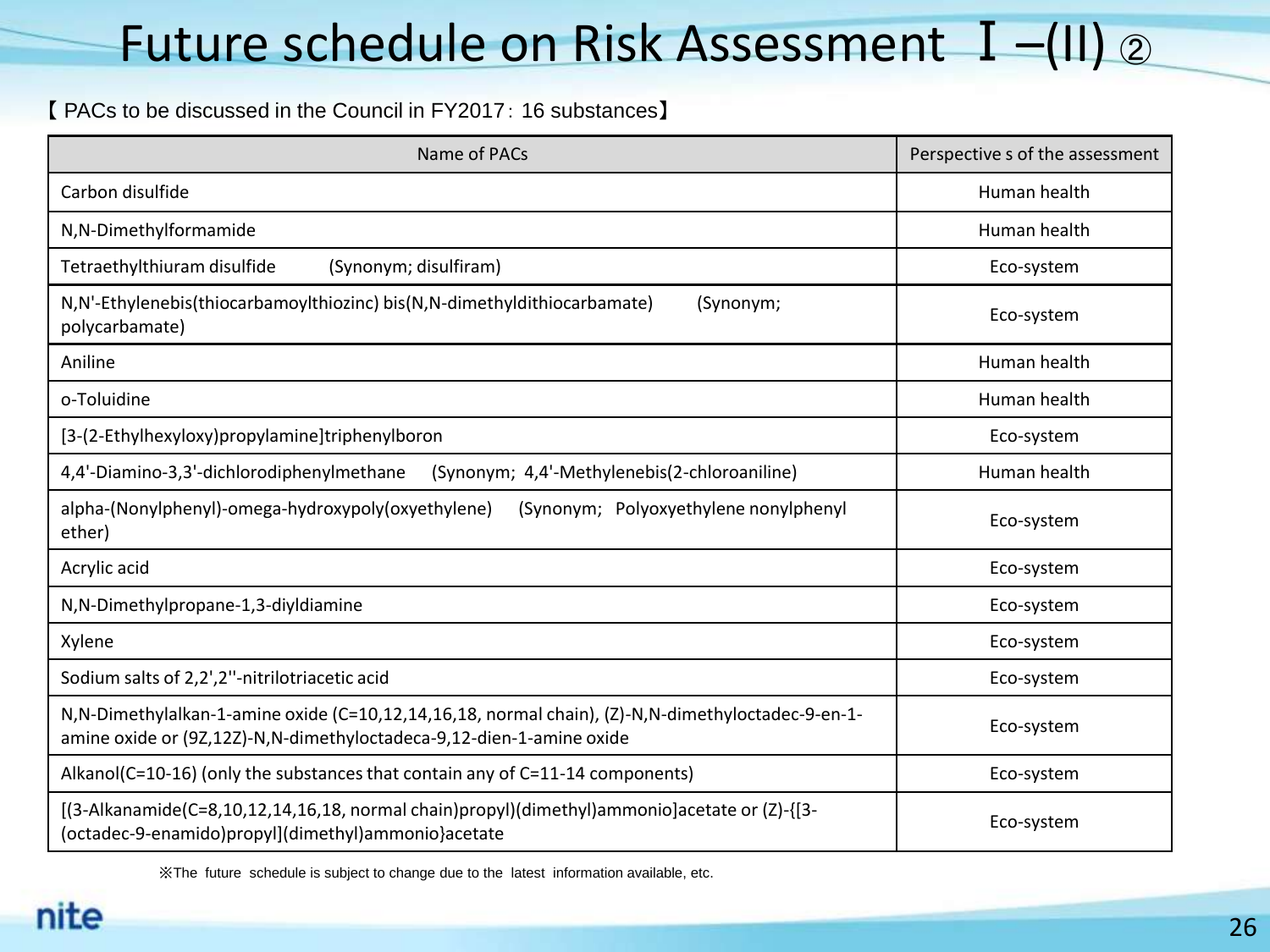## 4. Other topics

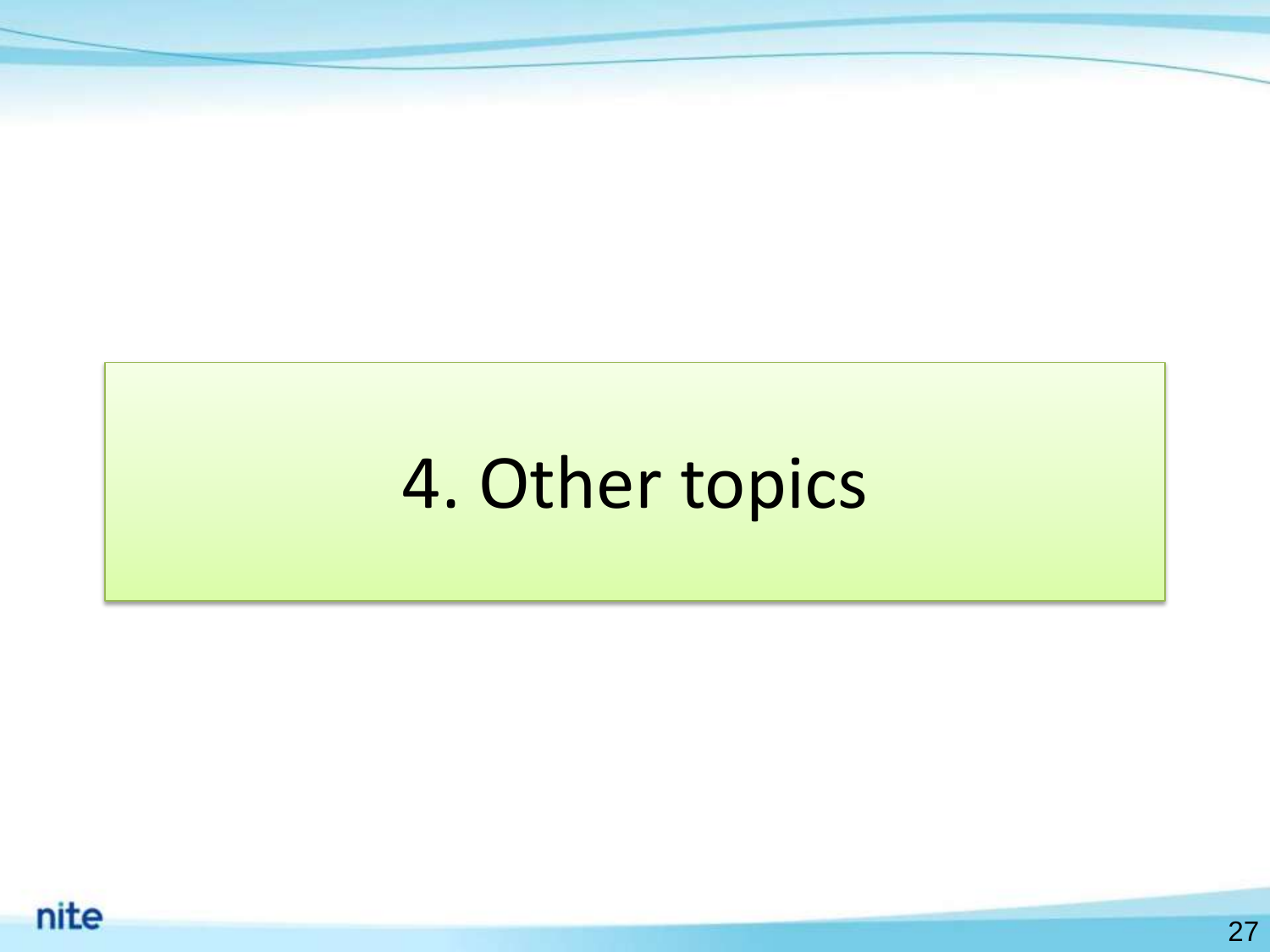#### **New designation on Class I Specified Chemicals**

○ PCNs(Polychlorinated Naphthalenes) and PCPs(pentachlorophenol and its salts and esters) were decided to prohibit\* internationally on their manufacture and use in principle based on the Stockholm Convention on POPs (POPs convention). Taking into account, Japanese Government will amend the Cabinet Order of CSCL and plan to designate them as Class I specified chemicals under CSCL. \*elimination

 Note: PCNs only containing 2 Chlorine atoms will be designated as Class I Chemicals because "PCNs (only those containing more than 2 chlorine atoms in the molecule)" has already designated as CLASS I Chemicals under CSCL .

#### ○Future Schedule

・Around Spring in 2016

Prohibition on manufacture, import and use of PCNs only containing 2 Chlorine atoms and PCPs.

・ Around Autumn in 2016

 Prohibition on import of the following products containing PCNs only containing 2 Chlorine atoms and PCPs.

#### $<$ PCNs $>$

①Lubricant, Cutting fluid ②Wood Preservatives, repellents and fungicides, ③Paints( using for preserving, repelling and antimolding)

#### $<$ PCPs $>$

 ① Wood Preservatives, repellents and fungicides ②Treated woods by preservatives, repellents and fungicides ③ Plywood treated with preservatives, insecticides and fungicides ④Glue

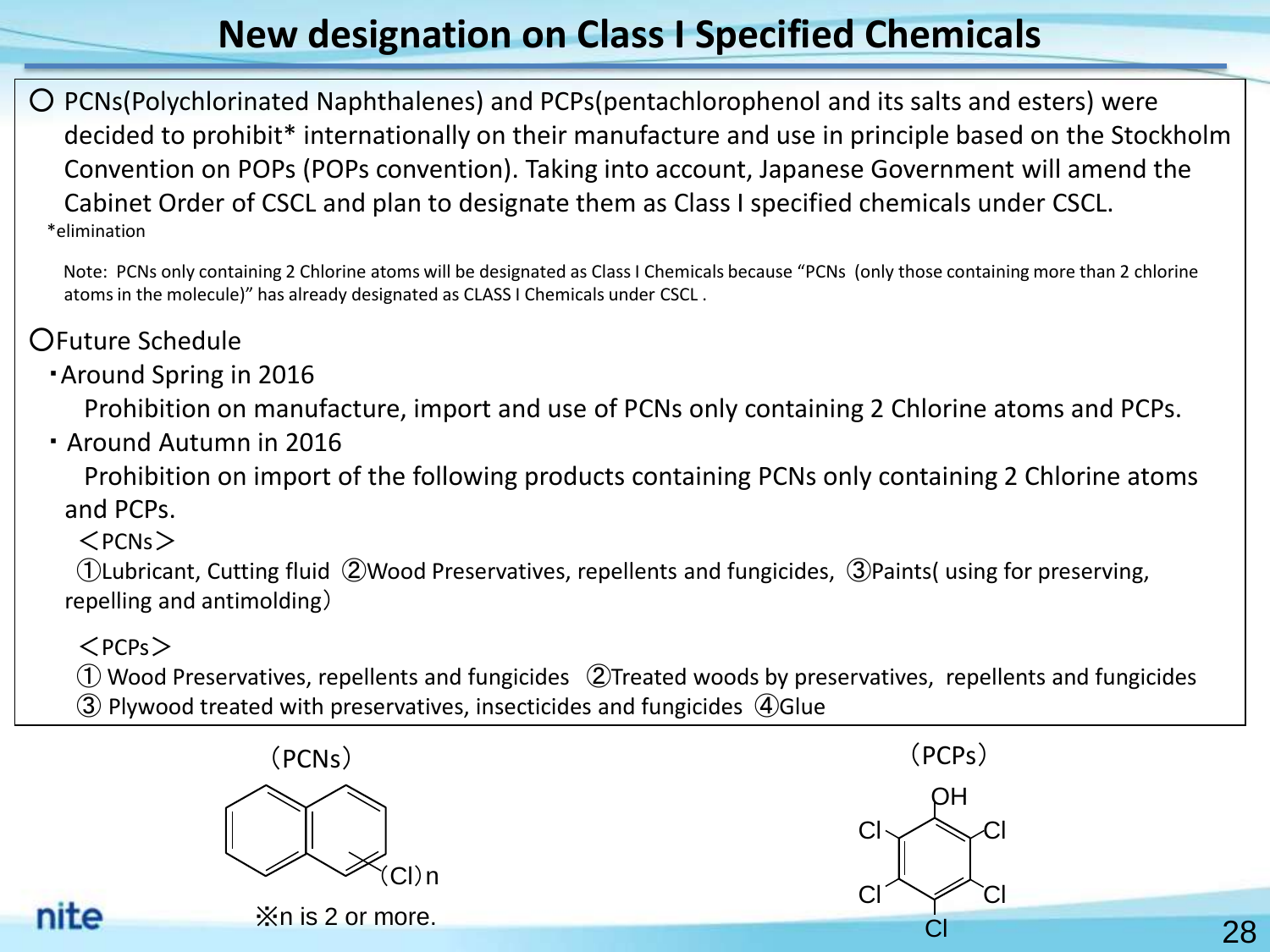#### 1.**Steady implementation of the risk assessment on General Chemicals and PACs**

In order to implement on the risk assessment(screening assessment) of general substances step by step, Japanese government(JG) is to organize and utilize its collected information corresponding to a request on provision of hazard information, etc., as well as consider to apply default value of hazard class, etc. concretely. In addition, in order to steadily advance risk assessment on PACs, JG is to consider developing a suitable schedule as well as, if a lack of available hazard information is expected, to request a submission of test results based on the Paragraph 1 of the Article 10 under CSCL.

#### 2.**Further rationalization of a review scheme on new chemicals**

JG is to continuously consider how to rationalize a review scheme on new chemicals.

#### 3.**Appropriate measures taken into consideration of discussion based on POPs convention**

JP is to contribute on a discussion of adding a new substances to POPs substance list in POPs review committee by actively providing information as well as, if substances are added in the POPs substance list, to promptly consider their designation as Class I Specified Chemical Substances under the CSCL.

#### 4.**Establishment of review committee on execution status of CSCL**

Review Committee on execution status of CSCL were established in August 2015 in light of 5 years passing in April 2016 from the enforcement of amended CSCL in 2010(Entry into force on April 1, 2013 ). The Committee will preliminary review and discuss the execution status, in advance of the discussion in the related councils, in order to review it based on the Article 6 in supplementary provision, and will summarize the discussion issues etc. The committee will hold meetings around 5 times within FY2015.